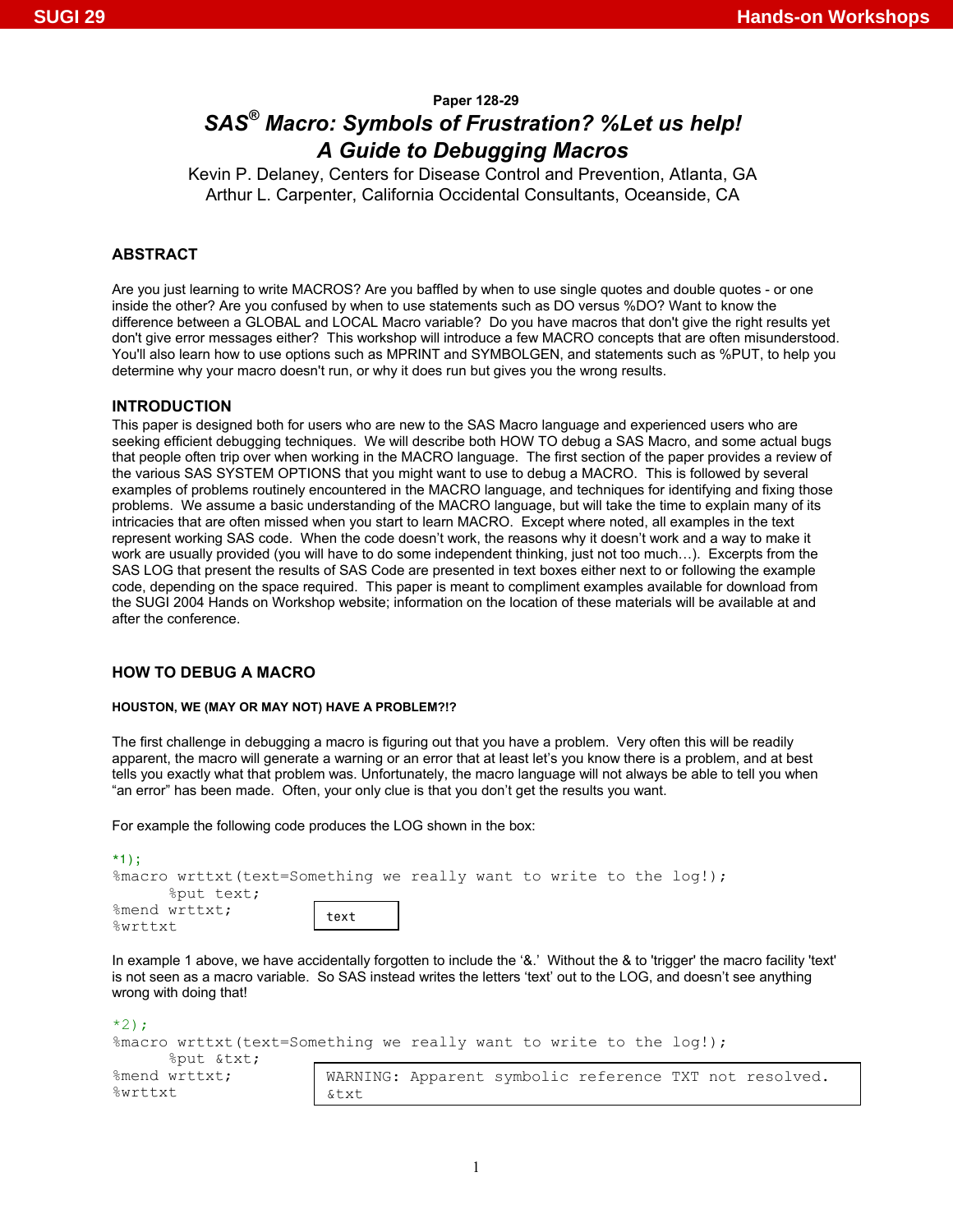In this second example we remembered the '&' but misspelled the MACRO parameter name as "TXT" instead of "TEXT." SAS recognizes that we want it to write out the parameter value, but it's looking for the value of &TXT, and can't find it, so we get an error to that effect.

| $*3$ :                |                                                                    |
|-----------------------|--------------------------------------------------------------------|
|                       | %macro wrttxt(text=Something we really want to write to the log!); |
| <i>Sput &amp;text</i> |                                                                    |
| %mend wrttxt;         | Something we really want to write to the log!                      |
| %wrttxt               |                                                                    |

Example 3 shows %WRTTXT doing what we wanted it to, with no errors. The purpose of this silly little example is to remind you that the only way that most errors will be detected is to remember to look for them, in both your LOG, and your output.

## **A LITTLE HELP FROM SOME SAS SYSTEM OPTIONS**

Now that you have been reminded to check your LOG for warnings and errors, let's explore some of the SAS System options that can help you shake the errors out of your MACRO code. There are four system options that will be most helpful to you in debugging your SAS Macros: SYMBOLGEN, MPRINT, MLOGIC, and MFILE. Note that each of these options adds some (different) information to your SAS LOG; sometimes they can add A LOT of information to your LOG. Because of this it is probably a good idea to only turn them on when you are debugging a MACRO, and to turn them off when you are through with your debugging. Like any other SYSTEM OPTIONS, you turn these on using the OPTIONS statement:

Options symbolgen mlogic mprint mfile;

And turning them off is just as simple:

Options NoSymbolgen nomlogic nomprint nomfile;

Let's look at each option, and the output they produce in more detail

## **SYMBOLGEN**

This system option tells you what each Macro variable called by your program resolves to. It can be very helpful in diagnosing problems with MACRO quoting, indirect references to MACRO variables, and problems with your code (logic, typos etc.) that lead to a macro variable with a value that is different than what you expected it to be. The example below creates combinations of different pet types, a very useful little utility! It is designed so show you nothing more than what SYMBOLGEN will print to the LOG when you turn it on.

## \*4);

```
options symbolgen; 
%macro bighouse(Pet=Cat Dog, 
                         Type=Fat Fuzzy, 
                         Npets=2, 
                         Ntypes=2); 
       %do i=1 %to &npets; 
              %do j=1 %to &ntypes; 
                     %let allpets=%scan(&type,&i) %scan(&pet,&j); 
                     %put &allpets; 
              %end; 
       %end; 
%mend bighouse;
```
#### %*bighouse*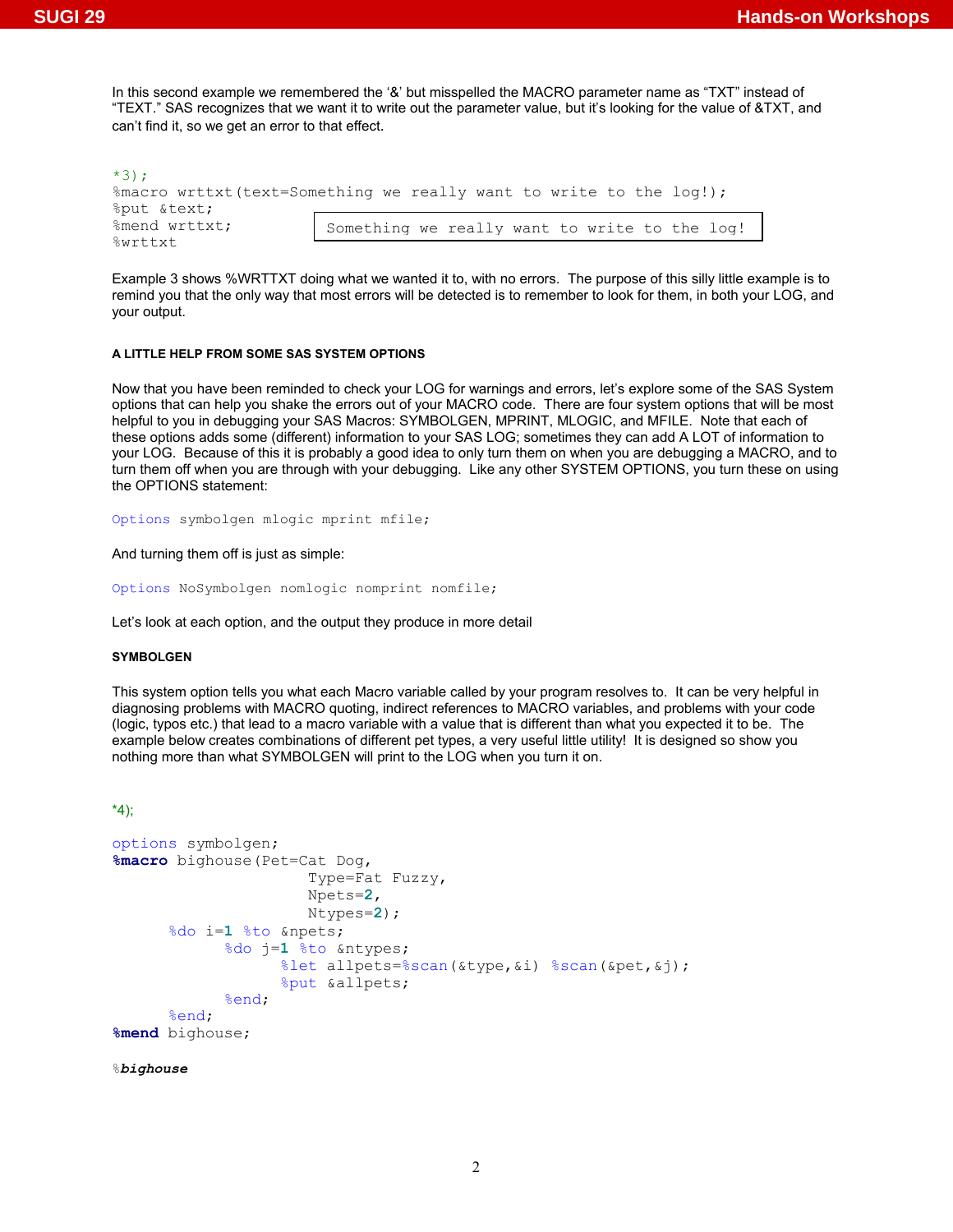| SYMBOLGEN:  | Macro variable NPETS resolves to 2         |  |
|-------------|--------------------------------------------|--|
| SYMBOLGEN:  | Macro variable NTYPES resolves to 2        |  |
| SYMBOLGEN:  | Macro variable TYPE resolves to Fat Fuzzy  |  |
| SYMBOLGEN:  | Macro variable I resolves to 1             |  |
| SYMBOL GEN: | Macro variable PET resolves to Cat Dog     |  |
| SYMBOLGEN:  | Macro variable J resolves to 1             |  |
| SYMBOLGEN:  | Macro variable ALLPETS resolves to Fat Cat |  |
| Fat Cat     |                                            |  |
| SYMBOLGEN:  | Macro variable TYPE resolves to Fat Fuzzy  |  |
| SYMBOLGEN:  | Macro variable I resolves to 1             |  |
| SYMBOLGEN:  | Macro variable PET resolves to Cat Dog     |  |
| SYMBOL GEN: | Macro variable J resolves to 2             |  |
| SYMBOLGEN:  | Macro variable ALLPETS resolves to Fat Dog |  |
| Fat Dog     |                                            |  |
|             | More LOG snipped for brevity               |  |
|             |                                            |  |

#### **MPRINT**

MPRINT writes each statement generated by a Macro to the LOG. Remember, all the Macro language does is store and write text, you have to make sure that the text that is being written is valid SAS code. MPRINT is the option that will help you figure this out, by showing each line of code generated by the MACRO. The following example is taken directly from the online documentation, and represents the first example of a macro that needs debugging:

\*5);

```
options mprint nosymbolgen; 
%macro second(param); 
   \text{let } a = \text{seval}(\text{Sparam}); a%mend second; 
%macro first(exp); 
   data null;
       var=%second(&exp); 
       put var=; 
    run; 
%mend first; 
                                                    MPRINT(FIRST): data null;
                                                    MPRINT(FIRST): var= 
                                                    MPRINT(SECOND): a 
                                                    MPRINT(FIRST): ; 
                                                    MPRINT(FIRST): put var=; 
                                                    MPRINT(FIRST): run; 
                                                    NOTE: Variable a is uninitialized. 
                                                    var=. 
                                                    NOTE: DATA statement used: 
                                                         real time 0.01 seconds
                                                          cpu time 0.01 seconds
```
%*first*(**1**+**2**);

Notice that MPRINT wrote only the text that was generated by the Macros to the LOG, and that it provided information (in parentheses) about which MACRO generated which piece of text. The Macro %Second was supposed to evaluate the numeric expression 1+2, and pass that value to the variable VAR in the DATA step created by the Macro %First. So what went wrong? Instead of passing 3 to VAR, according to our MPRINT output, **a** was passed to the %First macro, and SAS tried to assign the value of an unknown variable A to VAR. We could turn SYMBOLGEN back on to see if it adds any more useful information:

```
*6); 
options mprint symbolgen; 
%macro second(param); 
   %let a = %eval(\text{span}); a
%mend second; 
%macro first(exp); 
   data null;
       var=%second(&exp); 
       put var=; 
    run; 
%mend first; 
%first(1+2) 
                                           MPRINT(FIRST): data _null_; 
                                           MPRINT(FIRST): var= 
                                           SYMBOLGEN: Macro variable EXP resolves to 1+2 
                                           SYMBOLGEN: Macro variable PARAM resolves to 1+2 
                                           MPRINT(SECOND): a 
                                           MPRINT(FIRST): ; 
                                           MPRINT(FIRST): put var=; 
                                           MPRINT(FIRST): run; 
                                           NOTE: Variable a is uninitialized. 
                                           var=. 
                                           NOTE: DATA statement used: 
                                                 real time 0.00 seconds 
                                                 cpu time 0.00 seconds
```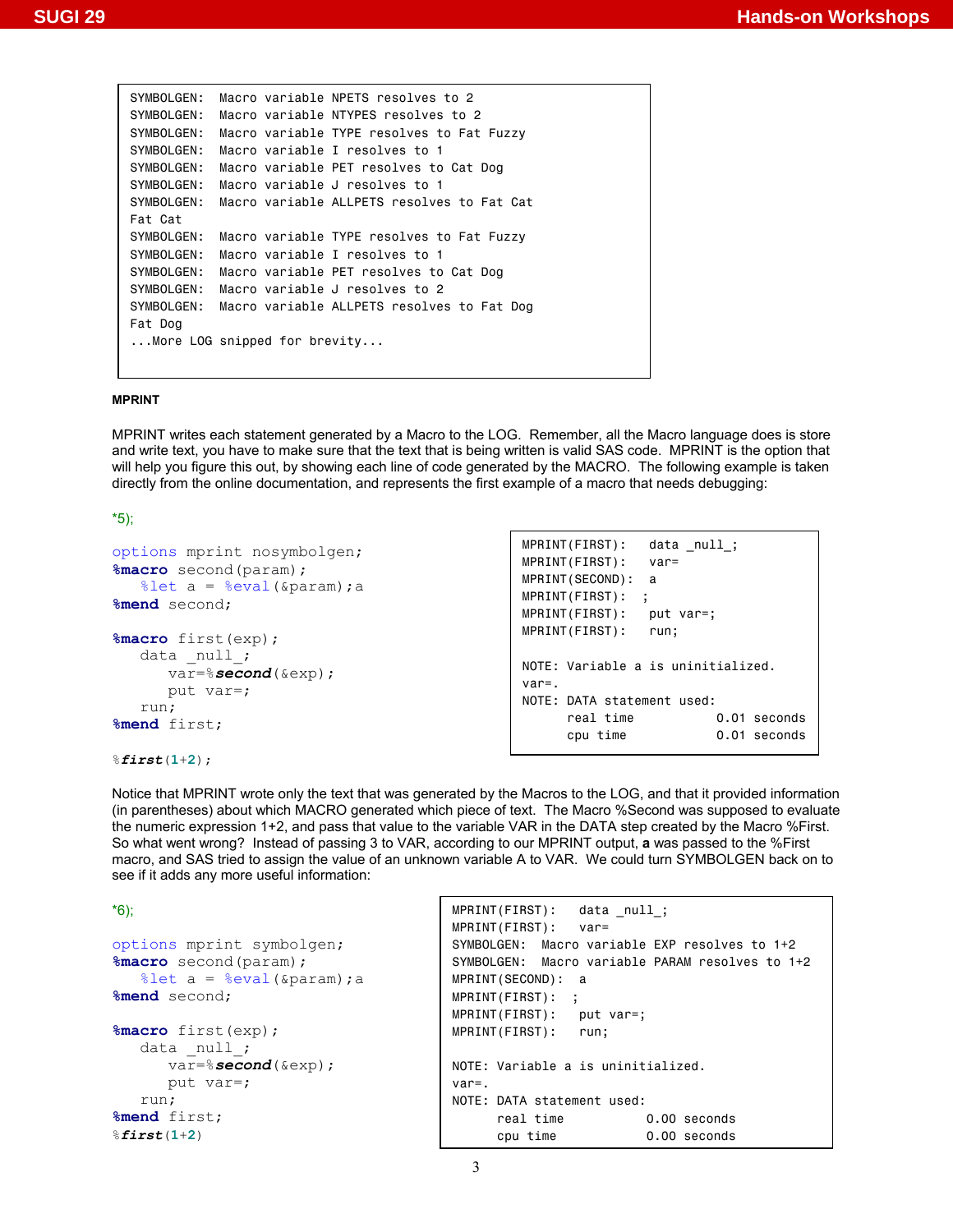What is important to notice here, is not what is printed by SYMBOLGEN, but what is not printed by SYMBOLGEN. Remember, the value we wanted to be passed from %SECOND to %FIRST was 3, not a. Well, where is 3 being stored as text in %SECOND? In the Macro variable &a! Why doesn't SYMBOLGEN ever mention &a? Because whoever came up with this example forgot to ask for it! Let's try this one more time:

## **\*7);**

```
%macro second(param); 
        %*Change a to &a!!!; 
   \text{let } a = \text{seval}(\text{span}); & a
%mend second; 
%macro first(exp); 
   data null_;
       var=%second(&exp); 
       put var=; 
    run; 
%mend first; 
%FIRST(1+2)
                                            MPRINT(FIRST): data null;
                                            MPRINT(FIRST): var= 
                                            SYMBOLGEN: Macro variable EXP resolves 
                                            to 1+2 
                                            SYMBOLGEN: Macro variable PARAM resolves 
                                            to 1+2 
                                            SYMBOLGEN: Macro variable A resolves to 
                                            3 
                                            MPRINT(SECOND): 3 
                                            MPRINT(FIRST): ; 
                                            MPRINT(FIRST): put var=; 
                                            MPRINT(FIRST): run; 
                                            var=3 
                                            NOTE: DATA statement used: 
                                                 real time 0.01 seconds
                                                  cpu time 0.01 seconds
```
## **MLOGIC**

The MLOGIC system option tracks the flow of your MACRO code. It keeps track of the parameter values, and tracks the logic that drives %DO loops and %IF logic checks. It is useful for diagnosing problems with the logic and flow of your Macro code, when you think that the problem with your Macro lies in the way it was written or is executing, rather than problems with the code it generates. MLOGIC can write an awful lot of information to the LOG, so it should only be used for debugging, and turned off when you don't really need it. For an example, let's make a slight modification to the %BIGHOUSE Macro (it's proving more useful than I thought), adding one more logic check, to see the type of information that MLOGIC can add to the LOG. *(Logistical issues have made it impossible to keep the MLOGIC LOG output for this example on one page, or to put it in a text box!)*

```
*8); 
options mlogic; 
%macro bighouse(Pet=Cat Dog, 
                     Type=Fat Fuzzy, 
                     Npets=2, 
                     Ntypes=2); 
        %do i=1 %to &npets; 
              %do j=1 %to &ntypes; 
                     %let allpets=%scan(&type,&i) %scan(&pet,&j); 
                     %if %scan(&allpets,2)=Cat %then %put &allpets; 
              %end; 
        %end; 
%mend bighouse; 
%bighouse 
The LOG shows: 
MLOGIC(BIGHOUSE): Beginning execution.1)
MLOGIC(BIGHOUSE): Parameter PET has value Cat Dog
MLOGIC(BIGHOUSE): Parameter TYPE has value Fat Fuzzy | 2)
MLOGIC(BIGHOUSE): Parameter NPETS has value 2 
MLOGIC(BIGHOUSE): Parameter NTYPES has value 2
MLOGIC(BIGHOUSE): %DO loop beginning; index variable I; start value is 1; stop value is 2; by 
                 value is 1. \hspace{1.6cm} 3)
MLOGIC(BIGHOUSE): %DO loop beginning; index variable J; start value is 1; stop value is 2; by 
                  value is 1.
```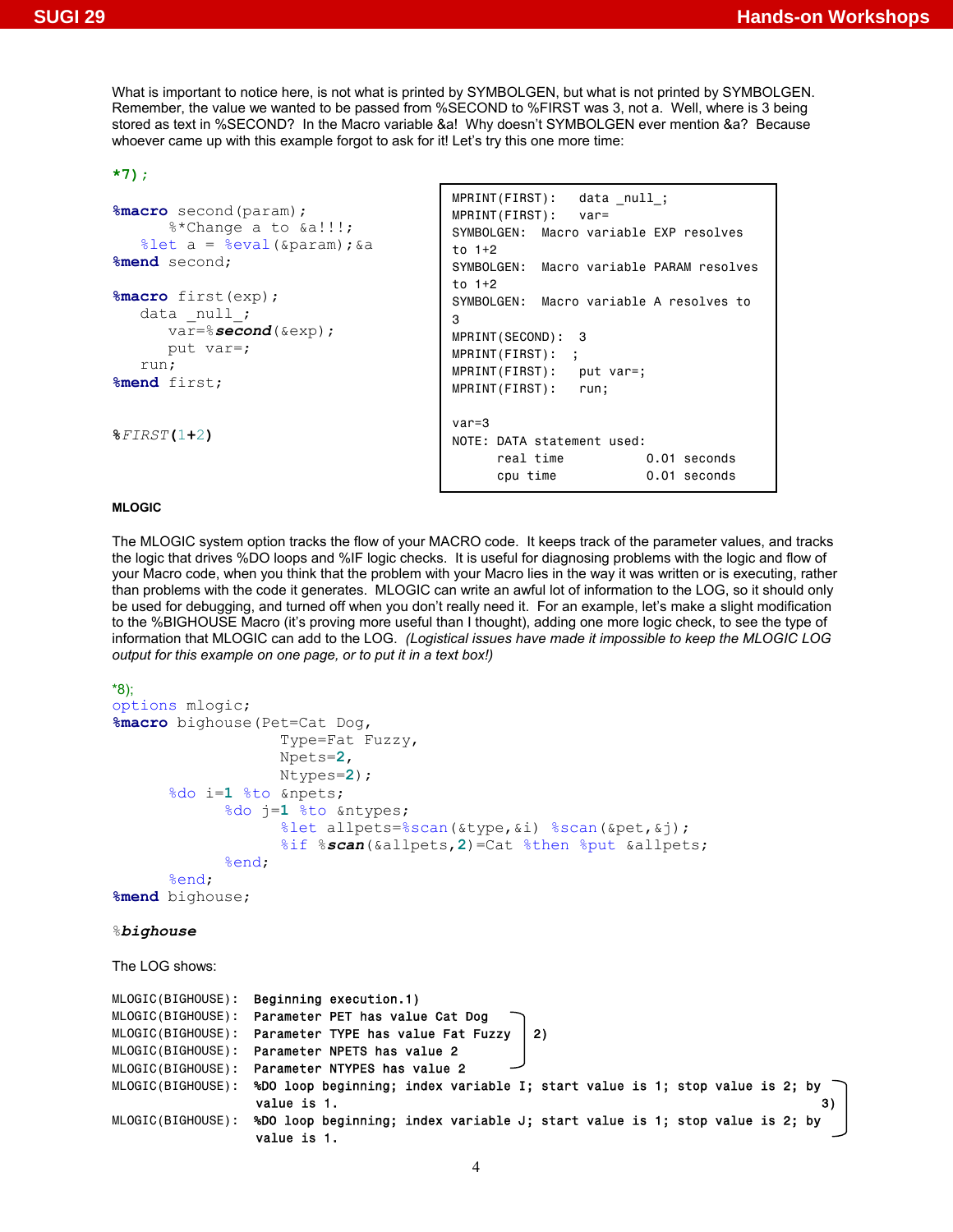```
MLOGIC(BIGHOUSE): %LET (variable name is ALLPETS) 
MLOGIC(BIGHOUSE): %IF condition %scan(&allpets,2)=Cat is TRUE 4)
MLOGIC(BIGHOUSE): %PUT &allpets 
Fat Cat 
MLOGIC(BIGHOUSE): %DO loop index variable J is now 2; loop will iterate again. 
MLOGIC(BIGHOUSE): %LET (variable name is ALLPETS) 
MLOGIC(BIGHOUSE): %IF condition %scan(&allpets,2)=Cat is FALSE 5)
MLOGIC(BIGHOUSE): %DO loop index variable J is now 3; loop will not iterate again. 
MLOGIC(BIGHOUSE): %DO loop index variable I is now 2; loop will iterate again. 6)
MLOGIC(BIGHOUSE): %DO loop beginning; index variable J; start value is 1; stop value is 2; by 
                   value is 1. 
MLOGIC(BIGHOUSE): %LET (variable name is ALLPETS) 
MLOGIC(BIGHOUSE): %IF condition %scan(&allpets,2)=Cat is TRUE 
MLOGIC(BIGHOUSE): %PUT &allpets 
Fuzzy Cat 
MLOGIC(BIGHOUSE): %DO loop index variable J is now 2; loop will iterate again. 
MLOGIC(BIGHOUSE): %LET (variable name is ALLPETS) 
MLOGIC(BIGHOUSE): %IF condition %scan(&allpets,2)=Cat is FALSE 
MLOGIC(BIGHOUSE): %DO loop index variable J is now 3; loop will not iterate again. 
MLOGIC(BIGHOUSE): %DO loop index variable I is now 3; loop will not iterate again. 
MLOGIC(BIGHOUSE): Ending execution.7)
```
- 1) MLOGIC keeps track of the beginning and 7) end of each MACRO that is called.
- 2) MLOGIC also keeps track of the parameter values
- 3) MLOGIC keeps track of the DO loop values, at the start (3) and as they iterate and end (6)
- 4) MLOGIC also keeps track of the evaluation of MACRO expressions that control program flow, such as %IF, and tells you whether the evaluation is true (4) or false (5)

We saw before what would have been added to this LOG, if we had the SYMBOLGEN option turned on for this program. What would have been added if we had used MPRINT? Why?

#### **MFILE**

Similar to MPRINT, the MFILE option can be used to write out the resolved macro code to a file. To take advantage of this option, use a FILENAME statement with a *fileref* of MPRINT, and turn on both the MPRINT and MFILE options**.** 

```
*9); 
FILENAME MPRINT 'C:\MYMACROS\MACCODE.SAS'; 
OPTIONS MPRINT MFILE;
```
As each subsequent macro is called, the resultant code is written to the file MACCODE.SAS. You can turn off the writing of these statements by issuing either a NOMPRINT or a NOMFILE option. Since only the resolved code is written, macro statements like %LET and %PUT will not be shown.

# **WHEN AND WHY TO DEBUG A MACRO, OR, HOW DID I GET MYSELF INTO THIS**

Now that we have some basic tools to use to debug a Macro program, let's explore some of the problems that are often encountered when using the MACRO language.

## **IS IT THE DATA STEP, OR IS IT MACRO?**

One of the main problems experienced by people who know some SAS and want to learn to write Macros is distinguishing between when to write BASE SAS code, and when to write MACRO code. There are many similarities between BASE SAS and MACRO code, but there are enough important differences to easily trick or confuse a MACRO novice. Perhaps the most important thing to remember when mixing DATA step and MACRO code is that MACRO statements and MACRO calls execute before the DATA step. This is a MACRO fundamental that sometimes gets overlooked. Exploring the following silly example (of course none of YOU would ever write code like this…) will provide a demonstration: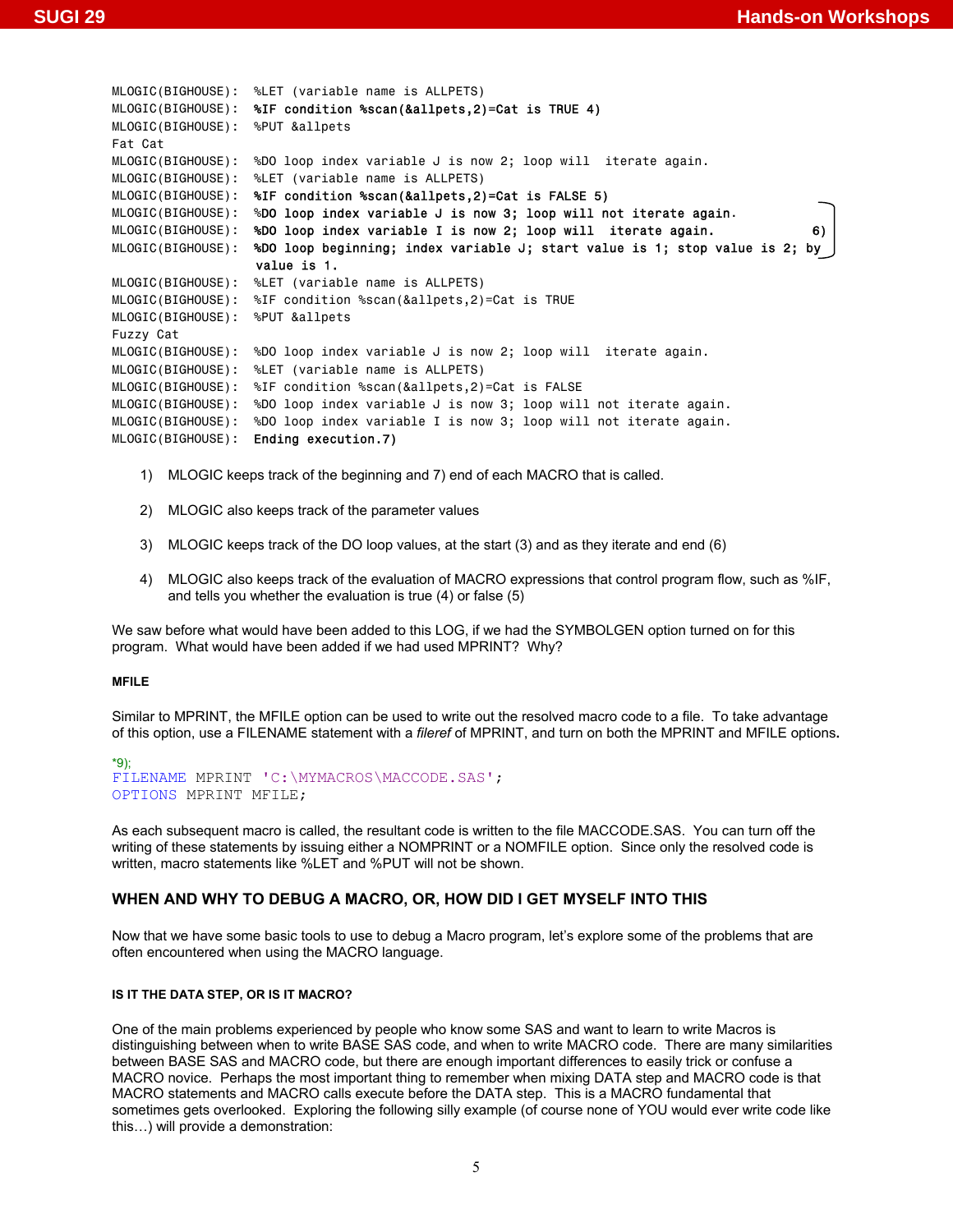```
*9); 
data mixmac; 
set sashelp.class; 
  if N=1 then do;
       put age=; 
       if age < 14 then %let group=JRHIGH; 
       else %let group=HIGH; 
   end; 
run;
```
%put &group;

```
31 data mixmac; 
32 set sashelp.class; 
33 if _N_=1 then do; 
34 put age=; 
35 if age < 14 then %let group=JRHIGH; 
36 else %let group=HIGH; 
37 end; 
ERROR: No matching IF-THEN clause. 
38 run; 
NOTE: The SAS System stopped processing this step because of errors. 
WARNING: The data set WORK.MIXMAC may be incomplete. When this step was stopped there were 0
         observations and 5 variables. 
WARNING: Data set WORK.MIXMAC was not replaced because this step was stopped. 
NOTE: DATA statement used: 
     real time 0.03 seconds
      cpu time 0.03 seconds 
39 
40 %put &group; 
HIGH
```
Let's see what happened here, in "slow motion." SAS scans the entire submitted piece of code for tokens that tell it that there are MACRO statements to execute, it is looking for MACRO variables (that start with &) or MACRO statements/calls that start with %. In the code above there are two such tokens, which indicate the %LET statements. Finding these, SAS executes the MACRO statements, the first %LET assigns the Macro variable &GROUP the value JRHIGH, the second %LET assigns the same MACRO variable the value HIGH. After taking care of it's MACRO responsibilities, SAS returns to do a syntax check on the remaining SAS DATA step code. But what code is left for SAS to run?

```
data mixmac; 
set sashelp.class; 
if _N = 1 then do;
put aq =;
if age < 14 then 
else 
end; 
run;
```
%put &group;

Obviously the DATA step statement if age < **14** then else end; is invalid, so the ERROR: No Matching IF-THEN clause is produced, and the DATA step doesn't compile or execute. Notice that, despite the fact that the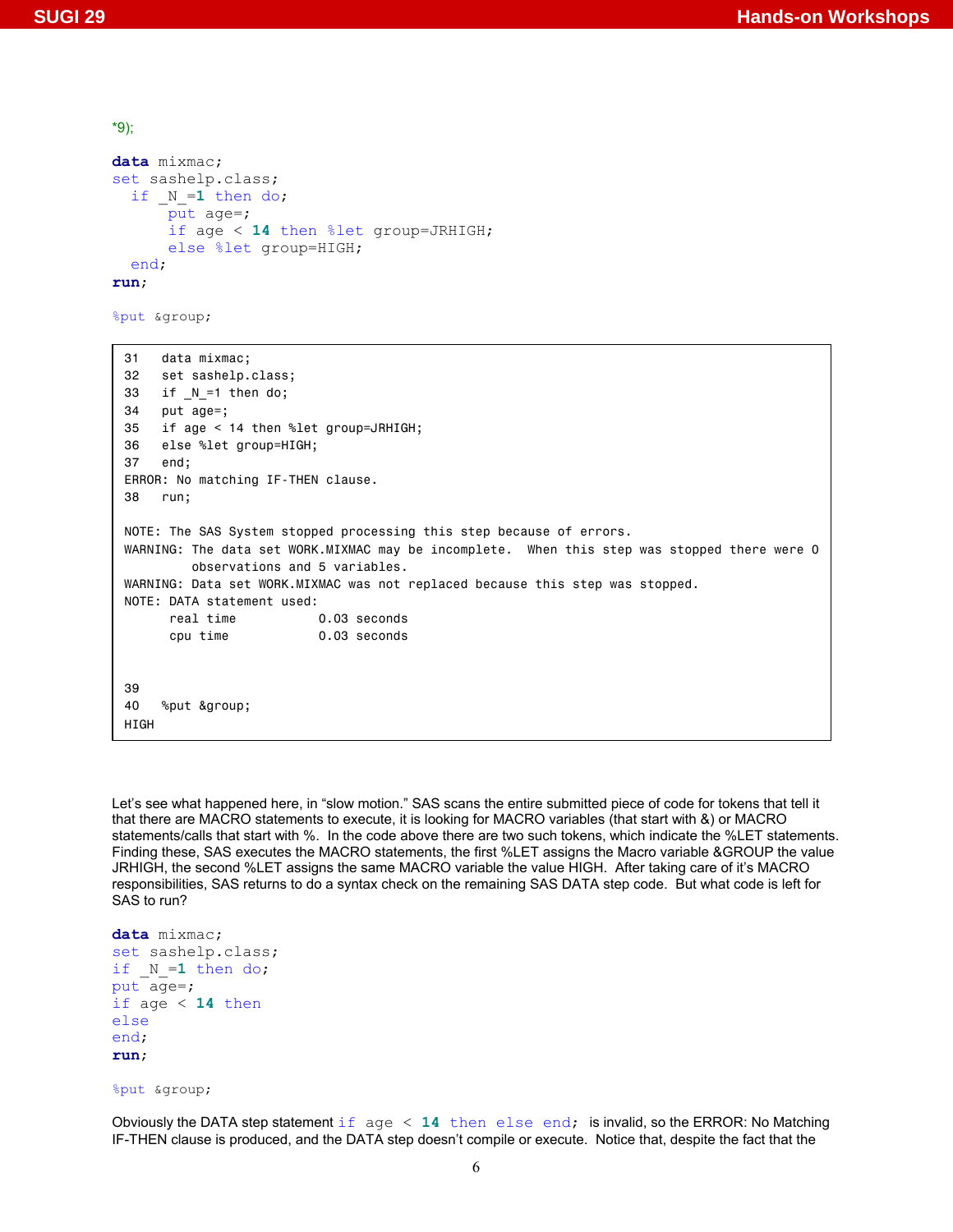DATA step didn't execute, the MACRO variable &GROUP was assigned a value, HIGH, which would have been incorrect given the actual data in the first observation of SASHELP.CLASS. Also notice that there is no error, warning or anything other than our friendly %PUT statement that would allow us to know that &GROUP had been assigned a value, let alone the wrong value.

The problem is that, because of the timing issues mentioned above (*e.g.* macro code is executed first), you can **NEVER** use DATA step logic to conditionally execute macro statements.

#### **IF OR %IF**

This is a distinction that is confused more often than one might think, especially when people are first learning Macros. It is fairly common to use an IF statement that involves the evaluation of one or more Macro variables, but it is almost impossible to conceive of a %IF statement that could be used to evaluate an expression involving data step variables. %IF can only be used within a MACRO declaration, to control what code is written or how the logic is evaluated within the MACRO. An IF STATEMENT can be used in a MACRO, but will be executed as part of DATA step code that is written out by the MACRO. These distinctions are illustrated below.

\*10);

```
%macro whatif(condition=gt 14); 
 Data subset; 
    set sashelp.class; 
      if age &condition then output; 
  run; 
%mend;
```
Could we use a %IF instead of an IF? Notice we added a second semi-colon in the next example.

 $*11;$ 

```
%macro whatif(condition=gt 14); 
 Data subset; 
   set sashelp.class; 
%if age &condition %then output;;
 run; 
%mend;
```
There are no macro or DATA step errors. The %IF executes successfully, and under Windows results in a TRUE comparison e.g. age is gt 14. However there are logic errors, and every single observation from SASHELP.CLASS, regardless of the value of the variable AGE, will be written to the data set SUBSET!

Since macro code is executed before the DATA step is even compiled AGE in the %IF is not seen as a DATA step variable but rather as the letters a-g-e. Since numbers are smaller than letters alphabetically, the letter 'a' comes after 14. The DATA step code becomes:

```
Data subset; 
set sashelp.class; 
output; 
run;
```
Ok, we couldn't use %IF in the last example, so when should we use it? The ability to change the subsetting criteria in the IF statement is the only thing that the Macro from example 10 is designed to accomplish. This is in contrast to the Macro in example 12, which takes the %WHATIF Macro a step further. In addition to parameterizing the subsetting within the DATA step, this MACRO uses %IF logic to control whether only the subset, or the subset and a bootstrap sample of the subset are output. *(NOTE: This is not the most efficient way to create a bootstrap sample, and is intended only for demonstration purposes.)* In this case the %IF is necessary to control the logic flow in the MACRO, and it has nothing to do with the logic of the DATA step that is written by the MACRO.

\*12);

```
%macro Ifagain(condition=gt 14, 
                           subsuper=1);
```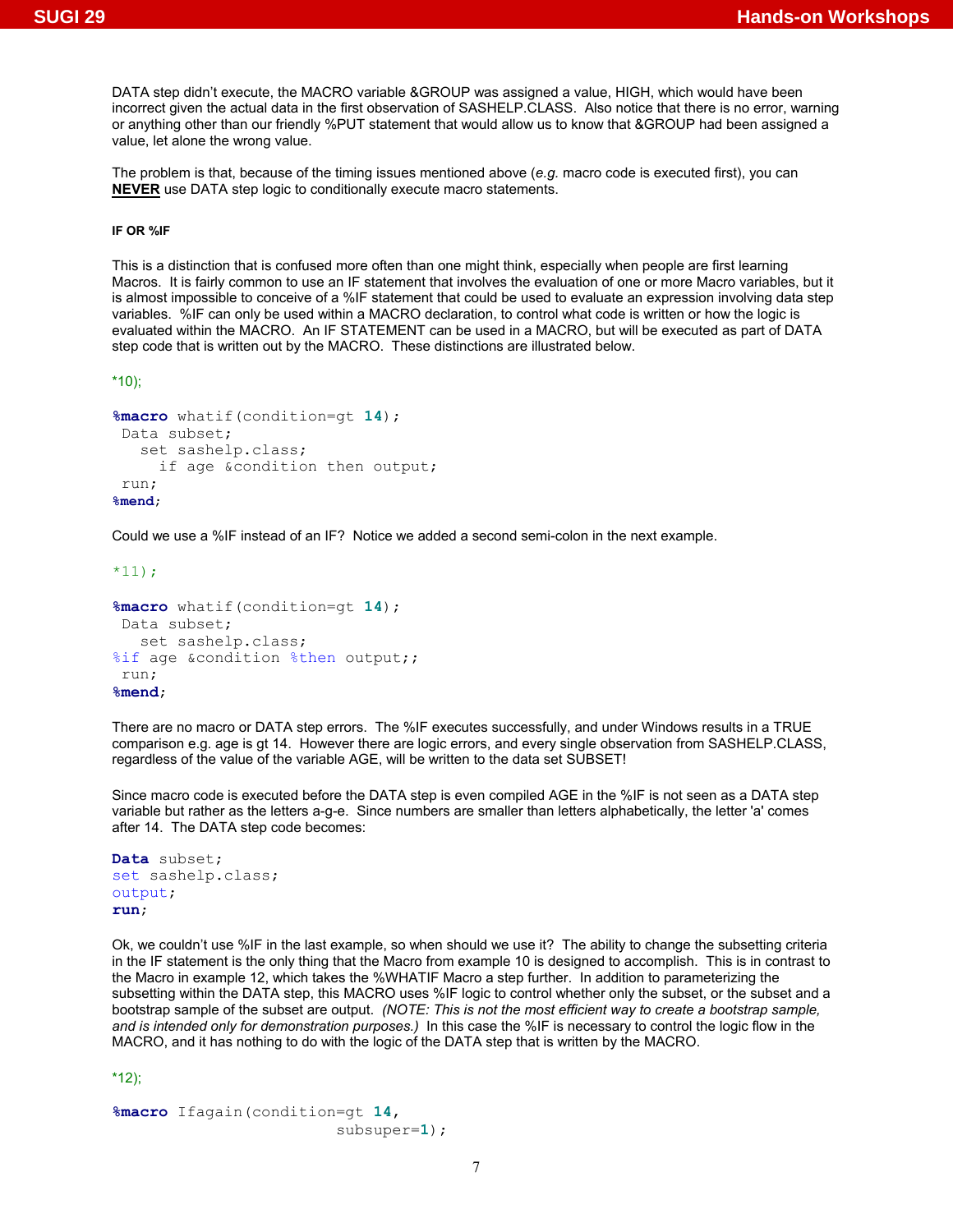```
%if &subsuper=1 %then 
      %do; 
       data subset; 
       set sashelp.class; 
       if age &condition then output; 
       run; 
      %end; 
%else %if &subsuper=2 %then 
      8d0:
       data subset; 
       set sashelp.class; 
       if age &condition then do; 
       output; 
       end; 
       run; 
      DATA subset; \frac{1}{2} /* count size of subsample */
       SET subset END=lastobs; 
      IF lastobs THEN CALL SYMPUT ('ngp', n );
       RUN; 
       data bootstrap; 
       seed=123456789; 
       DO sample=1 to 10000; 
     DO j = 1 TO \text{k}ngp; \frac{1}{2} /* generate bootstrap sample */
         CALL RANUNI(seed,r);
        point = CEIL(r * \alpha);
       set subset point=point; 
      if error then abort;
       output; 
        end; 
       end; 
       drop j r seed; 
       stop; 
   RUN; 
 %end; 
%mend; 
                                        MLOGIC(IFAGAIN): Beginning execution. 
                                        MLOGIC(IFAGAIN): Parameter CONDITION has value gt 12
                                        MLOGIC(IFAGAIN): Parameter SUBSUPER has value 2 
                                        SYMBOLGEN: Macro variable SUBSUPER resolves to 2 
                                        MLOGIC(IFAGAIN): %IF condition &subsuper=1 is FALSE 
                                        SYMBOLGEN: Macro variable SUBSUPER resolves to 2 
                                        MLOGIC(IFAGAIN): %IF condition &subsuper=2 is TRUE 
                                        ... Log snipped since the point was made...
```

```
%ifagain(condition=gt 12, subsuper=2);
```
Notice the bolded section of the LOG, part of the MLOGIC output that describes what %IF adds to this Macro. It only allows for branching logic in the Macro, but does not (**can not**) be used to evaluate a DATA step variable.

#### **MISSING VS NULL VALUE COMPARISONS**

Another big difference between DATA step logic and Macro logic is the treatment of missing values. In the DATA step, there is no such thing as a truly NULL value. All Character variables have a value, if they are missing, SAS uses a single blank space ( ) for the variable value. Numeric variables are treated similarly, with a period (.) as the value most often used to represent a missing value. In the MACRO language there are no characters used to represent a missing value, if a MACRO variable is NULL, it really is NULL, that is, it truly has no value.

For example in the DATA step we might check to see if the variable AGE is missing with:

if gender = "" then do;

but, if we tried something similar within the MACRO language using %IF logic, e.g.

%if &age = " " %then %do;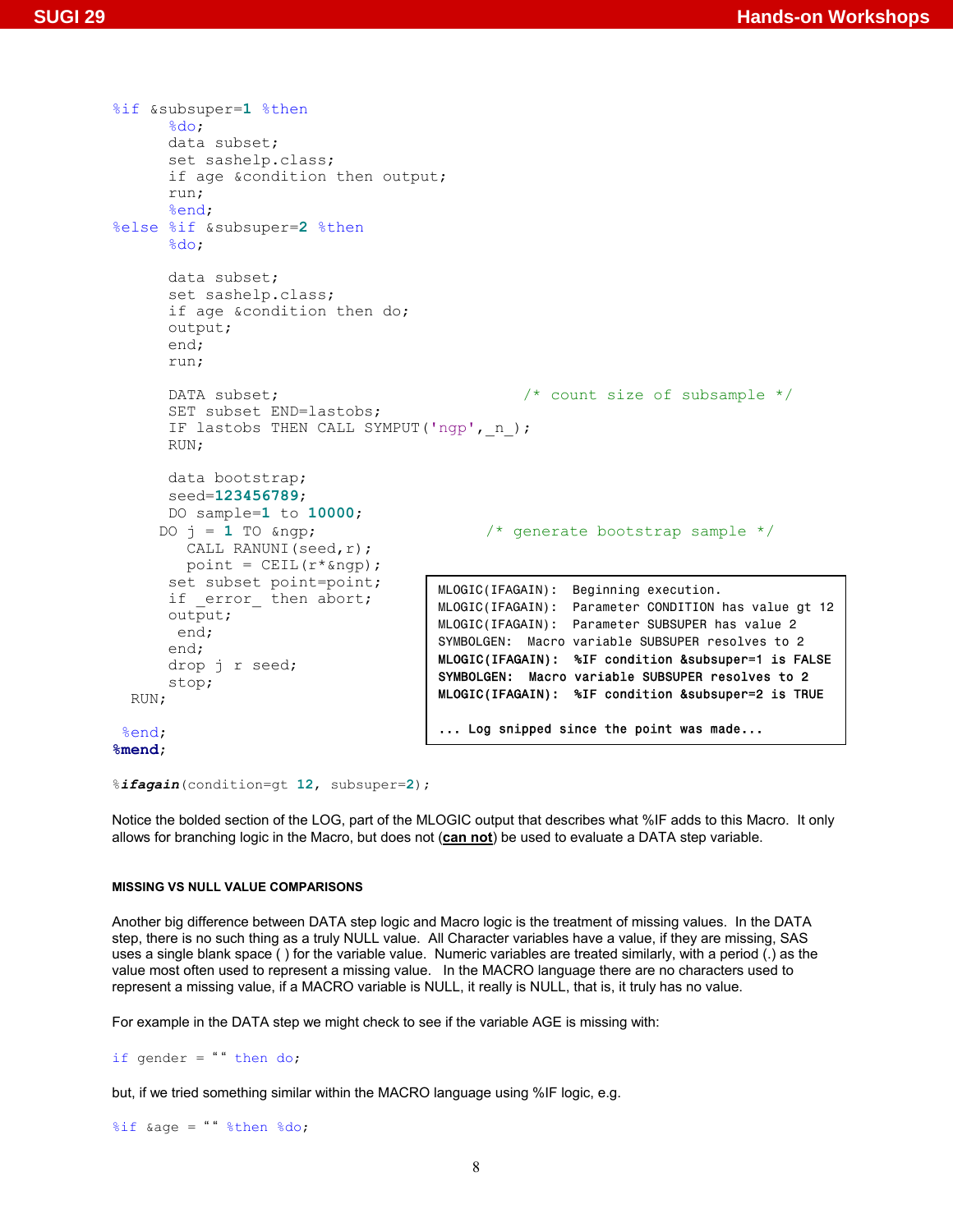we end up with a statement that is only evaluated as true when the value of &AGE is a pair of quotes separated by a space ("") which is not the same as a null value. To test a null value in the MACRO language you could just leave a single blank space after the equals sign

#### $\text{if } \text{age} = \text{?then } \text{?do};$

Many programmers who are used to making comparisons in the DATA step have reservations about this type of statement; the lack of a value on the right side of the equal sign makes them uncomfortable. One common solution is to use quote marks on both sides of the equal sign, to mark the comparison operators.

\*13a);

```
%macro sillytest(age=); 
\text{Sif} " \text{Aage} " = "" \text{Sthen}%do; 
       %put This comparison worked; 
       %end; 
%else
       %do ; 
       %put I guess it did not work; 
%end; 
%mend; 
%sillytest;
```
A better solution, which stays within the Macro language and still satisfies the need to place something on the right hand side of the comparison operator, is to use a Macro quoting function with no argument or spaces between the parentheses:

```
*13b);
```

```
%macro sillytest(age=); 
\text{Sif} &age = \text{Sstr}() \text{Sthen}%do; 
       %put This comparison worked; 
       %end; 
%else
       %do ; 
       %put I guess it did not work; 
%end; 
%mend; 
%sillytest;
```
#### **SCAN VS. %SCAN (AND %QSCAN)**

The %SCAN function is a particularly useful Macro function, that is frequently used with %DO loop processing to act on a Macro variable that acts as an array, with multiple Macro values saved in one long string separated by spaces or commas. Such a string can easily be constructed using the INTO command in PROC SQL:

\*14);

```
proc sql;
```

```
select name into: names separated by " " 
from SASHelp.class;quit; 
%put &Sqlobs Names added to Macro 
      variable (array) %nrstr(&NAMES) ;
```

```
proc sql; 
select name into: names separated by " " 
from SASHelp.class; quit; 
NOTE: PROCEDURE SQL used: 
     real time 0.02 seconds
      cpu time 0.02 seconds 
%put &Sqlobs Names added to Macro variable 
(array) %nrstr(&NAMES) ; 
19 Names added to Macro variable (array) &NAMES
```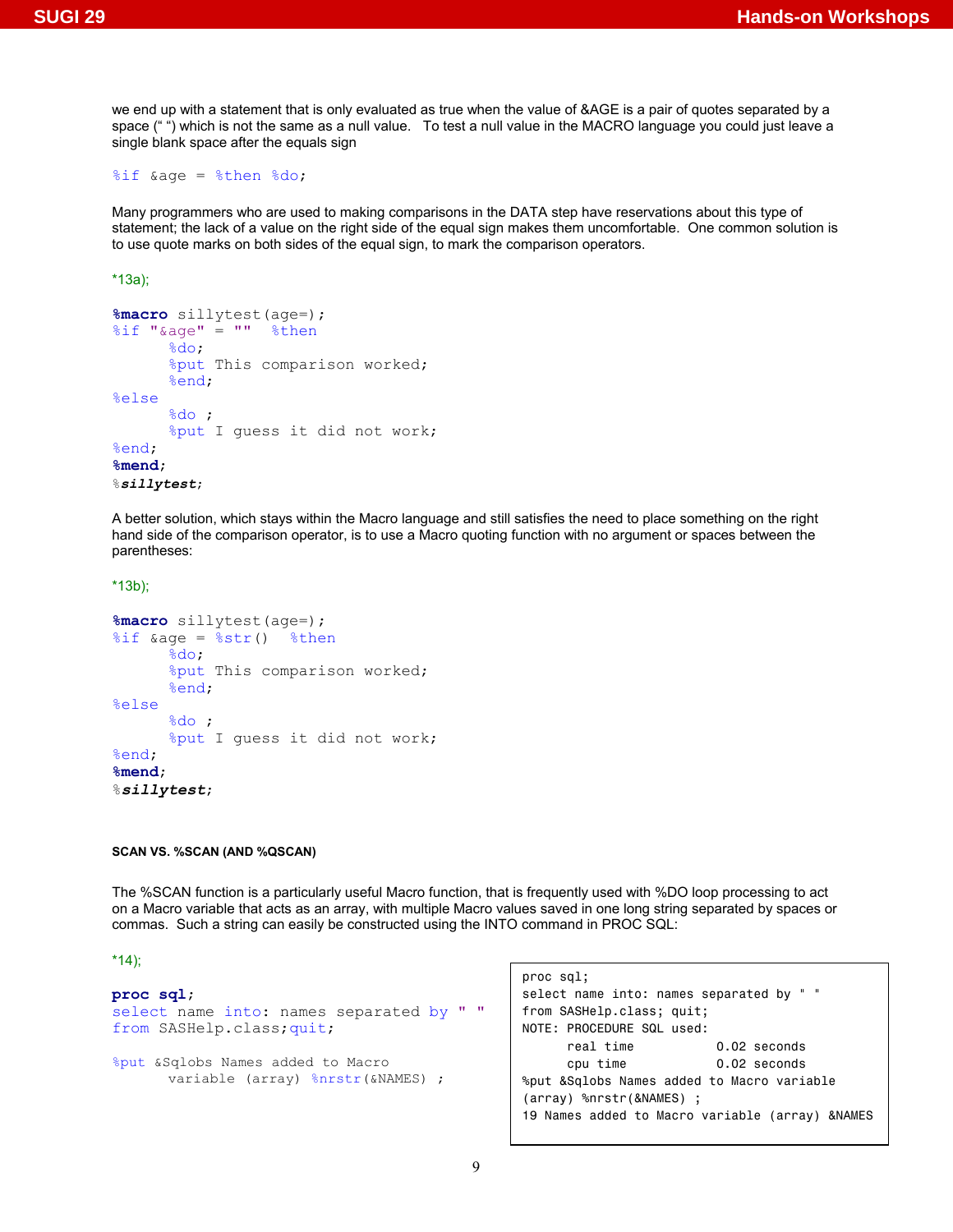Lists can also be specified as a macro parameter that is submitted to %SCAN (this technique will be illustrated in the example code below). The problem with %SCAN is that it looks a lot like it's DATA step cousin the SCAN function, but it differs in one important respect, how you define the delimiters in the list that is going to be scanned. Programmers who are familiar with the DATA step SCAN function may know that the  $3<sup>rd</sup>$  argument to the function, the delimiter of the list is optional, and that the default is to look for any of the following characters blank  $\cdot$   $\cdot$  ( $\cdot$  &  $\cdot$   $\cdot$ );  $\cdot$ **- / , % |** as potential delimiters. However, if you only want a blank space or a comma and not both to be considered delimiters, then the DATA step SCAN function asks that you put the delimiter you want in quotes. MOST of this is also true of the Macro %SCAN function, except the part about specifying a single delimiter in quotes. This distinction is illustrated below:

#### DATA step

```
*15a); 
data null;
test=\overline{''}AA B<sup>T</sup>C D'C";
i=1; 
do until(scan(test, i, ' ' '') = " '';word=scan(test,i,' '); 
put word; 
i=i+1; 
end; 
run;
```
Gives Us:

| AA  |                            |                |
|-----|----------------------------|----------------|
| B'C |                            |                |
| D'C |                            |                |
|     | NOTE: DATA statement used: |                |
|     | real time                  | 0.83 seconds   |
|     | cpu time                   | $0.08$ seconds |

MACRO

```
*15b); 
%macro breakstrg(string=); 
%let i=1; 
%do %until (%qscan(&string,&i,' ')= 
%str();
%let word=%qscan(&string,&i,' '); 
%put &word; 
% let i = % eval(<math>(6i + 1)</math>);
%end; 
%mend;
```
%*breakstrg*(string=AA B'C D'C);

Gives something different (and wrong) in the log:

AA B C D C

Why did that happen? In the DATA step, we use quotes in the delimiter  $(3<sup>rd</sup>$  argument of the SCAN function) because we need to tell SAS what **tex**t to look for to break up the list. In the MACRO language, everything is text, so when we include the quotes in the third argument we are actually adding an extra delimiter to the %SCAN function, so that it will be looking for either a quote mark (') or a blank space () as delimiters. In order to preserve the space as a single delimiter in the %SCAN function, we should use a Macro quoting function to mark it, rather than the quote marks we would use in the DATA step:

\*15c);

```
%macro breakstrg(string=); 
%let i=1; 
   %do %until (%qscan(&string,&i,%str( ))= %str()); 
     %let word=%qscan(&string,&i,%str( )); 
      %put &word; 
     \text{let } i = \text{seval}(\text{si}+1); %end; 
%mend; 
options mlogic symbolgen; 
                                               AA 
                                               B'C 
                                               D'C
```

```
%breakstrg(string=AA B'C D'C)
```
If your delimiter for the %SCAN function was a comma (,) how do you think you would list that in a %SCAN function, just to be safe?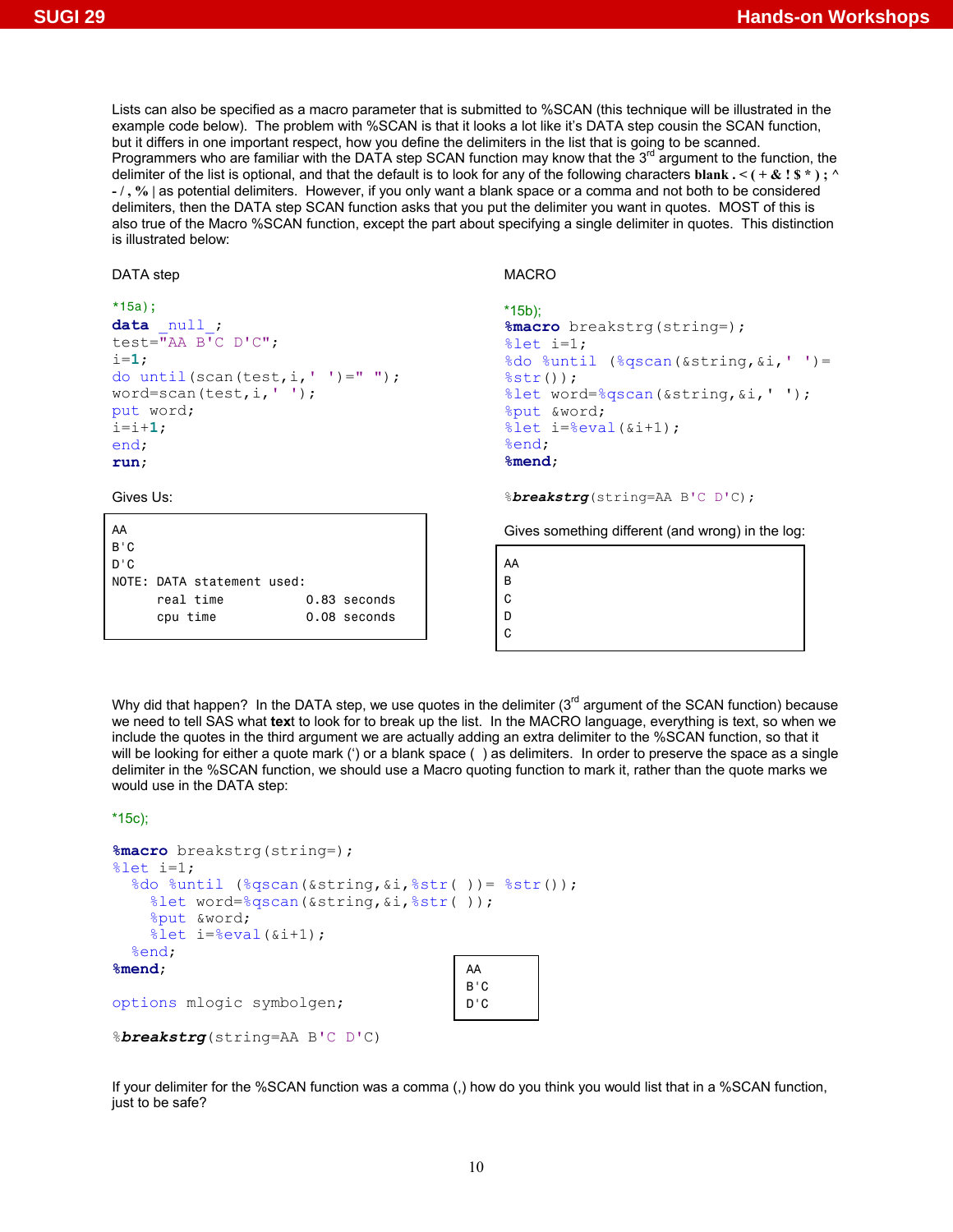If I were you, my next question would be, OK, so you just talked for almost a whole page about %SCAN, but in your examples, you used %QSCAN, what gives? Very good question, so glad you asked! The easiest way to find the answer would be to try changing the %QSCAN functions to %SCANs in the %BREAKSTRG macro. What happens?

Because the result of the %SCAN function was anticipated to contain a special character, in this case a single unmatched quote ('), we have to use one of the Macro quoting functions to mask the single quote, so that the code will run without errors. A similar situation arose in the PROC SQL example (#14) that started this section, when we had to use the Macro quoting function %NRSTR to mask the & sign and prevent &NAMES from being resolved in our %PUT statement. Macro quoting is a nightmare unique to the MACRO language. Entire SUGI papers and a Section in "the" book written by one of the authors have been devoted to this topic; these resources provide eloquent explanations of some of the problems that can arise due to macro quoting, and how to fix them. The short answer is, if you have Macro variable values or results of Macro functions that MIGHT contain any of the following special characters:  $\&8$  ' " () + - \* / < > = ¬ ^ ~ ; , blank AND OR NOT EQ NE LE LT GE **GT** (or in SAS 9 **IN**) then you may well need at least one Macro quoting function. Which one(s) you will need, and where you need them will depend on the specific situation you are dealing with. Thankfully, situations in which you have to deal with Macro quoting problems are fairly infrequent, and if you are writing a Macro that will have a lot of Macro quoting issues, you hopefully have gained the experience necessary to work through them. I refer the reader who wants or needs to explore this area of the Macro language in more detail to one or more of the aforementioned references.

# **MACRO MATH – HANDLING OF ARITHMATIC OPERATIONS IN THE MACRO LANGUAGE**

Hmm, seeing Macro and Math in the same sentence is sort of counter intuitive to me. The MACRO language is designed to process TEXT, that's really all it knows how to do. As a result, all kinds of interesting issues can arise when we ask the MACRO language to do math. There are two functions that allow the language to handle arithmetic operations, %EVAL and %SYSEVALF. %EVAL can only do integer math, anything that contains a decimal place (e.g. 1.0, .3, even 2.) will need to be handled by %SYSEVALF. This is very important to remember when coding an arithmetic operation (explicitly or implicitly) in your Macro code. This is one instance where the error generated by the Macro facility is a dead give away. In a situation where you need to use %SYSEVALF and you have used %EVAL, you will get the error:

ERROR: A character operand was found in the %EVAL function or %IF condition where a numeric operand is required. The condition was:

Another important thing to remember when doing "math" in the Macro language is that, unlike the DATA step, an iterative %DO loop in the Macro language must have integers for its START, END and INCREMENT values, this can lead you down some pretty extreme roads when you get into a situation that is best suited for a %DO loop with a decimal increment. Example 16 shows a Macro that creates data sets with different numbers of observations as a result of varying the cutoff (in some cases by .01!!) of the inclusion criteria. It is designed to demonstrate the extreme measures that need to be taken if you want your %DO loop to iterate with a non-integer value. The Macro checks for a decimal in the START value for the %DO loop, and uses %SYSEVALF to handle the non-integer math where necessary. It may be a bit of overkill, but did you really expect doing math with TEXT to be easy? *Fortunately for the kids in the SASHELP.CLASS data set, but not great for this example, is the fact that they are all pretty skinny and healthy for their age, which resulted in my having to use a pretty extreme cutoff to classify any of them as overweight.*

\*16);

```
%macro chgcutpt(Start=, End=, inc=);
%if %index(&start,.) gt 0 %then 
       %do; 
       %let decnum=%eval(%length(&start)-%index(&start,.)); 
       %put &decnum; 
       %let ints=%sysevalf(&start*10**&decnum); 
       %let inte=%sysevalf(&end*10**&decnum); 
       %let inti=%sysevalf(&inc*10**&decnum); 
              %do i=&ints %to &inte %by &inti; 
              %let name=%substr(&i,1,%eval(%length(&start)-&decnum- 
                          1)) \text{Substr}(\&i, \text{eval}(\&\text{length}(\&\text{start})-\&\text{decnum}));
             data fat \&name;
              set sashelp.class; 
              bmi=(weight/2.2)/(height/39)**2; 
              if bmi gt %sysevalf(&i/10**&decnum) then output ;
```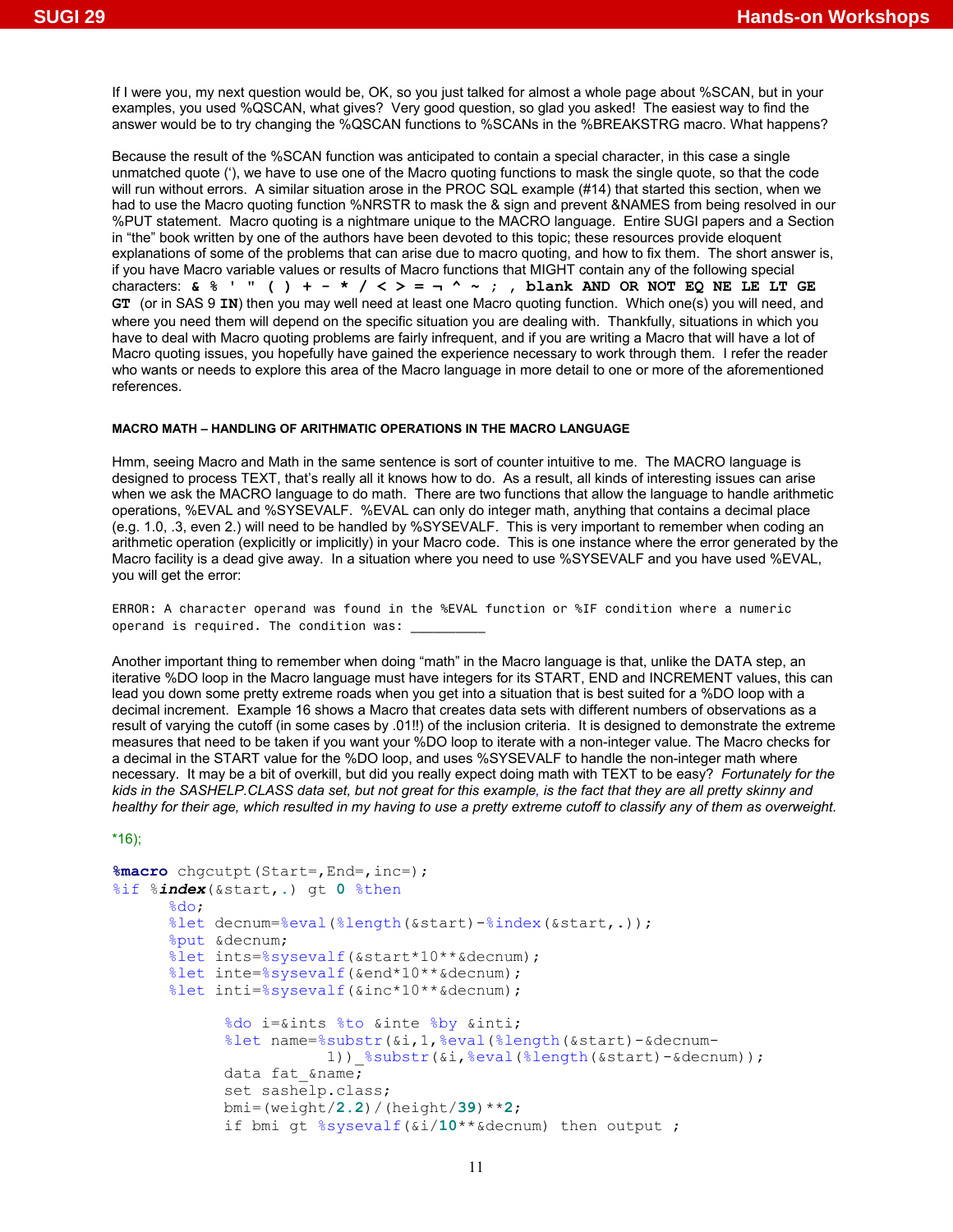```
 run; 
               %end; 
        %end; 
%else 
       %do i=&start %to &end %by &inc; 
               data fat_&i; 
               set sashelp.class; 
               bmi=(weight/2.2)/(height/39)**2; 
               if bmi gt &i then output ; 
               run; 
       %end;
```
**%mend**;

```
%chgcutpt(start=19,end=21,inc=1); 
%chgcutpt(start=20.5,end=21.5,inc=.2); 
%chgcutpt(start=21.05,end=21.10,inc=.01);
```
There is one more gotcha in the world of Macro Math. It lies in how the Macro language handles range comparisons. The Macro %CHECKIT shown below is supposed categorize values that are either in the range of –5 to 0 (Negative) or in the range of 1 to 5 (positive) and flag values that are outside both of these ranges. That should be easy to do, right?

```
*17a); 
%Macro checkit(val=); 
%if -5 le &val le 0 %then %put &val is in neg range (-5 to 0); 
%else
       %if 1 le &val le 5 %then %put &val is in pos range (1 to 5); 
%else 
       %put &Val is WAY out of Range; 
%mend checkit; 
%checkit(val=-10); 
%checkit(val=-2); 
%checkit(val=2); 
%checkit(val=10); 
                                                 831 %checkit(val=-10); 
                                                 -10 is in neg range (-5 to 0) 
                                                 832 %checkit(val=-2); 
                                                 -2 is in pos range (1 to 5) 
                                                 833 %checkit(val=2); 
                                                 2 is in pos range (1 to 5) 
                                                 834 %checkit(val=10); 
                                                 10 is in pos range (1 to 5)
```
Ok, so maybe it's not that easy! What happened here? In the DATA step this type of range check is used by programmers all the time, the code below works correctly: \*17b);

```
data _null_; 
do val=-10,-2,2,10; 
if -5 le val le 0 then do; 
put Val " is in the negative range"; 
end; 
else if 1 le val le 5 then do; 
put Val " is in the positive range"; 
end; 
else do; 
put Val " is WAY out of range"; 
end; 
end; 
run;
```

```
-10 is WAY out of range 
-2 is in the negative range 
2 is in the positive range 
10 is WAY out of range 
NOTE: DATA statement used: 
     real time 0.01 seconds
      cpu time 0.00 seconds
```
The DATA step interprets the range comparison as if it had been coded as

if -**5** le val and val le **0** then do;.

The Macro Language does not interpret the expression the same way. The first %IF in %CHECKIT is interpreted as

%if (-**5** le &val) le **0** %then %put &val is in neg range (-5 to 0);

and when &val is –10 the %IF becomes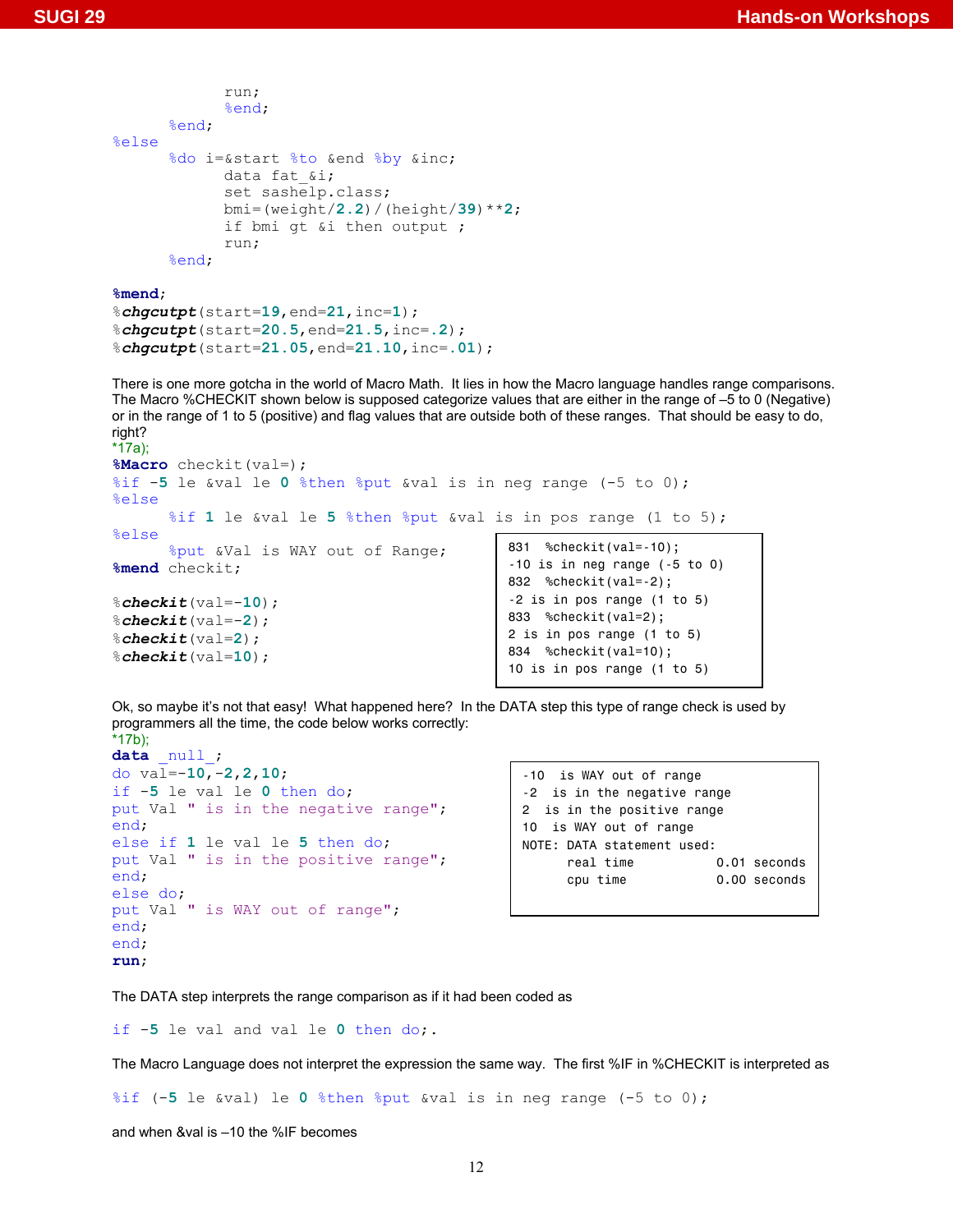%if (-**5** le -10) le **0** %then %put &val is in neg range (-5 to 0);

Since the comparison which checks to see if –5 is less than or equal to –10 is false, a zero is returned and the expression becomes

%if **0** le **0** %then %put &val is in neg range (-5 to 0);

which is of course evaluated as true. The moral of the story here is that when you want to do a range check in the Macro Language, you **MUST** use a compound expression. In order for %CHECKIT to work correctly it needs to be:

```
*17c); 
%Macro checkit(val=); 
%if -5 le &val and &val le 0 %then %put &val is in neg range (-5 to 0); 
%else
      %if 1 le &val and &val le 5 %then %put &val is in pos range (1 to 5); 
%else 
      %put &Val is WAY out of Range; 
%mend checkit; 
%checkit(val=-10); 
                                      %checkit(val=-10); 
                                      -10 is WAY out of Range
```

```
%checkit(val=-2); 
%checkit(val=2); 
%checkit(val=10);
```

```
%checkit(val=-2); 
-2 is in neg range (-5 to 0) 
%checkit(val=2); 
2 is in pos range (1 to 5) 
871 %checkit(val=10); 
10 is WAY out of Range
```
#### **DEROGATORY COMMENTS**

In the DATA step and in open code you can use two different types of comments. Comments of the type

\*This code will not run;

comment out one line of text, from the \* to the Semi-colon. Comments denoted by /\*…\*/ can be used to comment out part of a line, or multiple lines of SAS code:

```
*18a); 
Data Null;
*this whole line won't run;
put "Some" /*don't print*/ 
" of this line will print";
/*do until (comment=ended); 
put comments like these can also extend for 
multiple lines; 
*/
run;
```

```
Some of this line will print 
NOTE: DATA statement used: 
     real time 0.00 seconds
      cpu time 0.00 seconds
```
The second type of comment with /\*\*/ will work equally well in the Macro language, but sometimes using the first type of comment **inside a Macro definition** can cause problems.

```
*18b); 
%macro tryit; 
*%let dattype=ae;
%let dattype=demog; 
*%let dattype=meds;
             -<br>*************<sub>*</sub>
%put data type is &dattype; 
%mend tryit;
```
%*tryit* 

```
11 %macro tryit; 
12 *%let dattype=ae; 
13 %let dattype=demog; 
14 *%let dattype=meds; 
15 ***********************; 
17 %put data type is &dattype; 
18 %mend tryit; 
20 %tryit 
data type is meds
```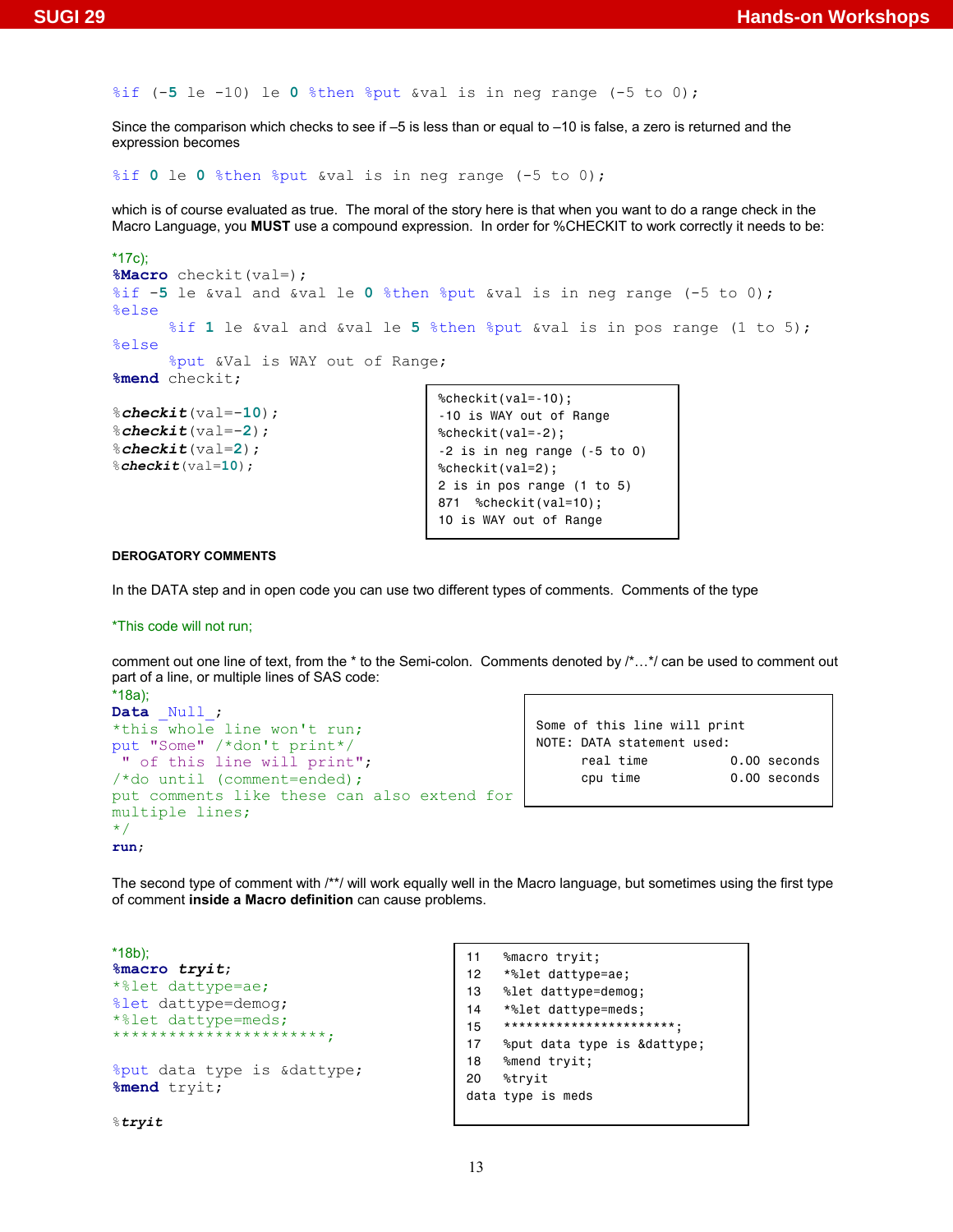To understand what happened here, we need to remember how the code is being parsed by SAS. The parser breaks down the code into pieces known as tokens. All SAS statements start with an identifying set of characters known as a KEYWORD. The keyword tells SAS how to interpret the remaining characters up until the next semi-colon, which signifies the end of the statement. In open code (including the DATA step) the asterisk (\*) is recognized as a KEYWORD that begins a SAS statement, and tells SAS to comment out all the characters between it and the next semi-colon. This is even true for %Let or %*Macro-name* statements within the comment. Thus in open code it is possible to comment out Macro statements and Macro calls with the asterisk style comments.

Inside a macro things work differently! Once the %Macro statement is encountered all the code between the %MACRO and %MEND is passed to the macro facility. Within the macro facility, when the code is parsed SAS looks for macro statements and generally ignores most of the things that have meaning in the BASE language, thinking they are part of the code to be written out by the Macro. Thus, asterisks are not seen as tokens and are not interpreted as a keyword that starts a comment. In our %TRYIT macro shown again below, the "big and bold" statements are the ones executed by the Macro:

```
%macro tryit; 
  *%let dattype=AE;
   %let dattype=DEMOG; 
  *%let dattype=MEDS;
 **********************
   %put data type is &dattype; 
%mend tryit;
```
All three %LET statements are executed; the last one assigns MEDS as the value of &DATTYPE.

There is of course a way to comment Macro statements inside a Macro declaration, actually there are two ways. As I stated above, you could use the /\*\*/ style comments, or you could use a Macro comment %\*. Macro comments are the equivalent of the Asterisk style comment for Macro statements. The %\* is the KEYWORD within a Macro declaration that tells the Macro facility, 'all characters up to the next semi-colon are to be treated as a comment'. Thus by simply reversing the order of the %\* in the example above, we use Macro comments to comment out the two %LET statements we don't want to run:

```
%macro tryit; 
%*let dattype=ae;
%let dattype=demog; 
%*let dattype=meds;
***********************;
%put data type is &dattype; 
%mend tryit; 
%tryit
                                           1 %macro tryit; 
                                           2 %*let dattype=ae; 
                                           3 %let dattype=demog; 
                                           4 %*let dattype=meds; 
                                           5 ***********************; 
                                           6 
                                           7 %put data type is &dattype; 
                                           8 %mend tryit; 
                                           9 
                                           10 %tryit 
                                           data type is demog
```
Two more important notes about our Asterisk style comments; after the Macro statements have executed, the asterisks remain, so the code that is passed out of %TRYIT becomes:

```
%macro tryit; 
* 
* 
***********************;
```
**%mend** tryit;

Lucky for us, in this case this is just one long comment with two extra asterisks added to the front of the string of asterisks at the end of the Macro, but there could easily be a situation where the left over Asterisks (without a semicolon) create a comment where it was not wanted.

The final point here is that, although it might seem ideal, our solution is not as simple as "Never use asterisk style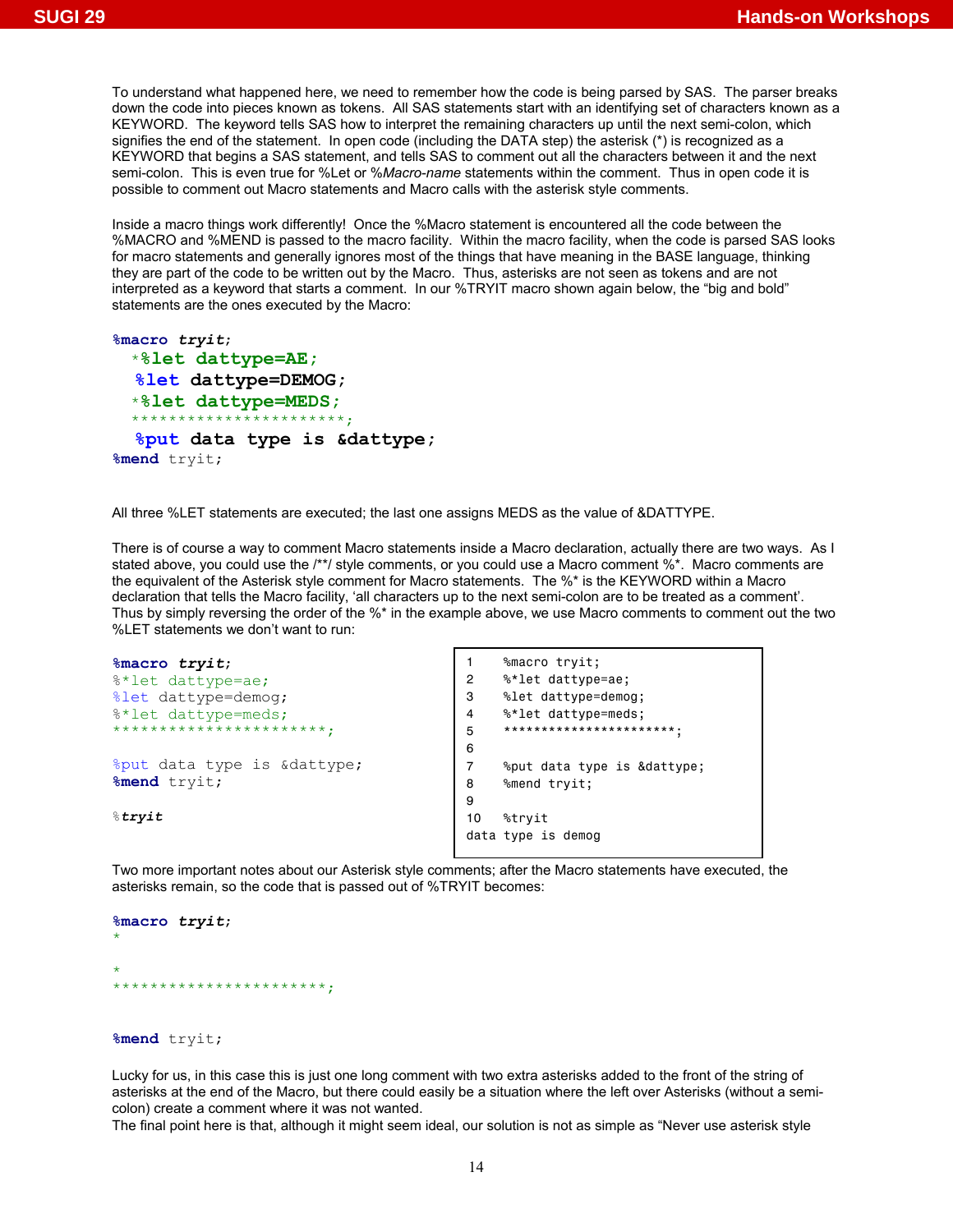comments within a Macro definition." Neither Macro comments (started with %\*) nor /\*\*/ style comments are passed out of a Macro. There may be a situation where you do want your comment to continue in the code that is passed out of a macro, or to at least show up in your MPRINT. For example, when we turn on MPRINT to show that the two extra asterisks are passed out of %TRYIT, we could also add real Asterisk style comments to keep track of the extras:

\*18c);

```
options Mprint; 
%macro tryit; 
*Look that asterisk sticks around, and messes up my next comment!!;
*%let dattype=ae;
%let dattype=demog; 
*So does this one, and it is added to the other comment below it;
*%let dattype=meds;
**********************
/*Too bad, but these comments do not show up in MPRINT*/
%*Which means they are not in the generated code;
%*Or Passed out of the Macro :- (;
%put data type is &dattype; 
%mend tryit;
```
%*tryit* 

```
MPRINT(TRYIT): *Look that asterisk sticks around, and messes up my next comment!!; 
MPRINT(TRYIT): * *So does this one, and it is added to the other comment below it;
MPRINT(TRYIT): * ***********************; 
data type is meds
```
So if you want to use your comments to Mark up your LOG while you are debugging a Macro (while you are using MPRINT), careful use of the Asterisk style comment may prove helpful.

# **STRICTLY MACRO PROBLEMS**

To this point we have pretty much focused on problems that arise when programmers confuse Macro language statements and programming with DATA step statements and programming. There are of course, several other 'traps' that you can fall into without ever leaving the Macro language.

#### **WHERE DOES YOUR MACRO VARIABLE LIVE – GLOBAL VS. LOCAL MACRO VARIABLES**

There are several ways to create a Macro variable. How and when your variable is created determines whether the Macro variable is a GLOBAL or LOCAL macro variable. What does that mean? When a Macro variable is created, the Text assigned to the Macro variable value is stored, remember, that's all a Macro variable is, stored text. WHERE is it stored, that's the tricky part! Global macro variables are typically defined in **open code** with either a %LET statement, a Call SYMPUT statement or with the PROC SQL; SELECT INTO: syntax that was shown in example 14. Local variables can be defined using any of the same methods inside a Macro, as parameters to a macro, or as an index for an iterative %DO loop. Global macro variables can be used anywhere, local Macro variable can only be used inside the Macro in whose symbol table they reside. It is not uncommon to lose track of which symbol table your Macro variable lives in, but it is just as easy to track them down. An indication of a typical problem that arises when you lose a Macro variable in the wrong symbol table is the message:

#### WARNING: APPARENT SYMBOLIC REFERENCE AMVAR NOT RESOLVED.

This warning appears in your LOG when SAS can't find the Macro variable you asked for in the symbol table that you asked it to look in. When you get this message and you KNOW that the variable is defined somewhere, either the variable was placed in the wrong symbol table, or you unwittingly asked SAS to look for the Macro variable in the wrong place. Assuming that the Macro variable does exist, you may want to look for it in a symbol table that was not available when you got the warning message. You can use a %PUT statement to identify the macro variables in various symbol tables, to help you track down your lost Macro variable. Example 19 creates three macro variables with three different scopes,

1) The Macro Variable &A is created in open code by a %LET statement, it is a **Global Macro variable**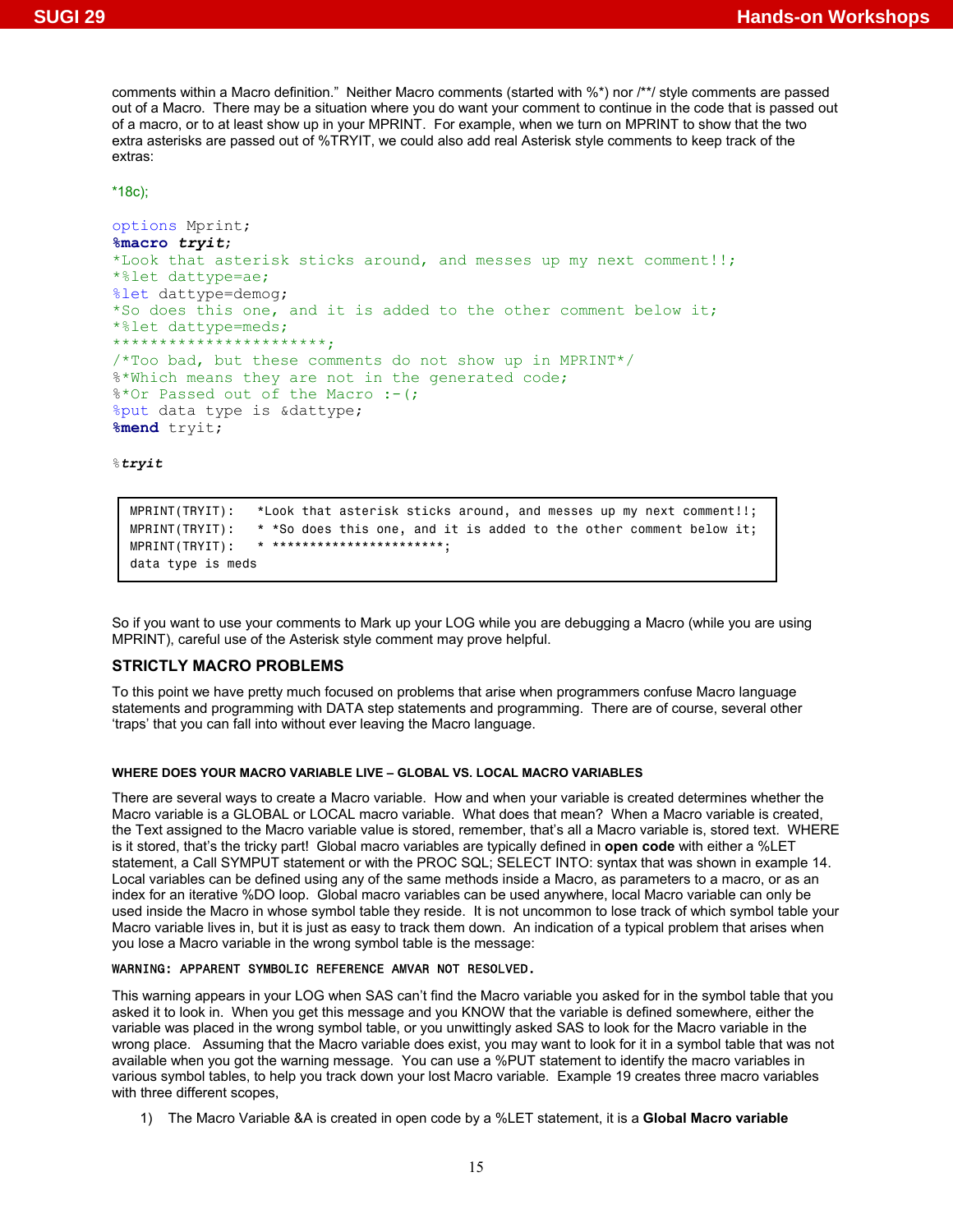- 2) The Macro variable &AT is created by a %LET Statement in the macro %TRYIT, it is a **Local macro variable** in the symbol table for %TRYIT
- 3) The Macro variable &B is created by a %LET statement in the macro %INSIDE, it is a **Local Macro variable** in the symbol table for %INSIDE

and illustrates which macro variables are available at several points in the program.

```
*19); 
%let a= global var;
%Macro tryit; 
        %let at= var local to tryit;
        %put **1)Can we get to B, in the inside symbol table?; 
        %put &B; 
        %put; 
        %inside
       %put; 
        %put **4)How about now, after running the Inside Macro?; 
       %put &B; 
%mend tryit; 
%Macro inside; 
       %let b=var on the inside table;
        %put ** 2)We can call to TRYIT from here, it is a higher table; 
       %Put &AT; 
       %put; 
        %put **3)All Current Vars; 
        \sqrt[3]{\frac{1}{2}} user;
%mend inside; 
%tryit
%put *** 5)Open Code Macro 
                Vars; 
%PUT _USER_; 
As you can see it can be very easy to lose 
track of a macro variable, if you don't know 
which symbol table it was written to, or how to 
gain access to it. Number 1 from example 19 
shows that we can not call to a Macro variable 
in a lower symbol table from a higher level 
macro. Number 2 shows however, that we 
CAN call to a higher level table from a lower 
level one. When you call one Macro from 
inside another, all the Macro variables from 
the first Macro are then available to the 
second Macro that will execute "inside" the 
first. This is also shown by the %PUT 
statement in Number 3, which shows us that 
the Inside Macro has access to the Global 
variable &A, the variable &AT from %TRYIT, 
                                            160 %TRYIT 
                                            **1)Can we get to B, in the inside symbol table? 
                                            WARNING: Apparent symbolic reference B not resolved. 
                                            &B 
                                            **2) We can call to TRYIT from here, it is a higher table 
                                            var_local_to_tryit 
                                            **3)All Current Vars 
                                            INSIDE B var on the inside table
                                            TRYIT AT var_local_to_tryit 
                                            GLOBAL A global_var 
                                            **4)How about now, after running the Inside Macro? 
                                            WARNING: Apparent symbolic reference B not resolved. 
                                            &B 
                                            161 %put ***5)Open Code Macro Vars; 
                                            ***5)Open Code Macro Vars 
                                            162 %put _User_; 
                                            GLOBAL A global_var
```
and, of course, the variable &B that was created in the %INSIDE macro. Number 4 shows us that even though &B has been defined in %INSIDE, which was already called by %TRYIT and has already executed, because it was LOCAL to %INSIDE we still can't get to it from the %TRYIT macro. Finally, Number 5 shows us that the only Macro variable that we can use in open code is the GLOBAL macro variable that had been defined in open code. In the next section we will look at some of the more catastrophic consequences of losing track of which symbol table a macro variable lives in, and describe how to change the symbol table that a given Macro variable is written to, using the %GLOBAL and %LOCAL statements.

#### **A TRAIN WRECK WAITING TO HAPPEN – WHEN MACRO VARIABLES COLLIDE**

As we saw in the last section, keeping track of where Macro variable values are written to can be rather tricky. If a programmer loses track of where Macro variable values are being written to, a Macro variable collision can occur. A Macro variable collision occurs when the value of one Macro variable interferes with (replaces or changes) the value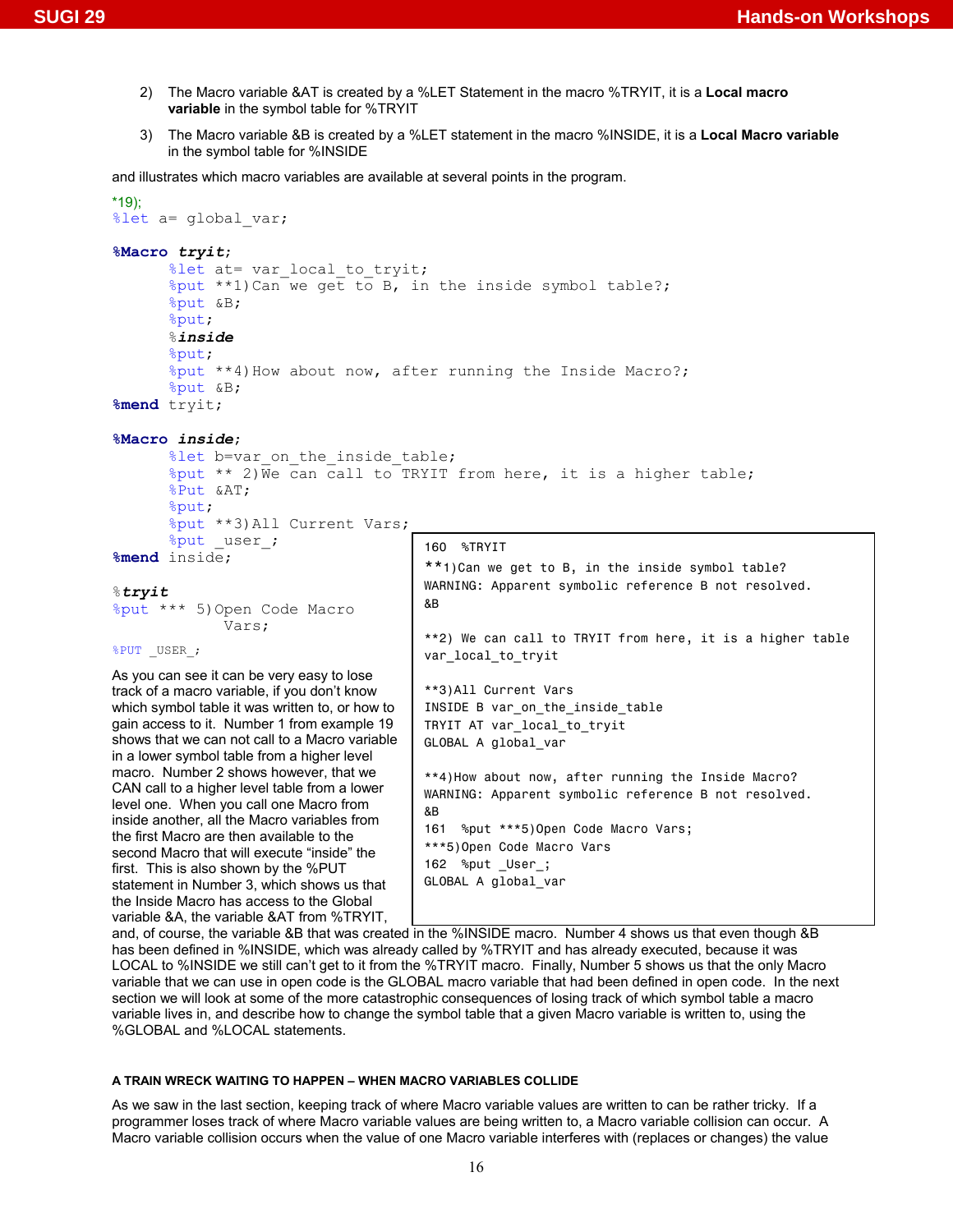of a similarly named macro variable that should be in a separate symbol table. There are several ways that this could happen but I will present two common ones that used to sneak up on me quite frequently.

The Macro %GETIT in example 20a uses PROC SQL and SELECT INTO: to create a Macro variable list out of all the values of a given variable. For our example it is going to select all the values of the data set variable NAME from SASHELP.CLASS and put them into the Macro variable &ALLNAMES. Those of you familiar with this type of syntax may know that when you select information with PROC SQL, the procedure keeps track of the number of observations that it selected. This information is 'automagically' stored in a Macro variable called &SQLOBS. In %GETIT, I have taken the value from &SQLOBS and saved it to the Macro variable &N (Why I did this should become apparent shortly). I also used a %PUT statement to write out the variables available to me in %GETIT.

```
*20a) :
```

```
%macro getit(dset=SASHELP.CLASS,var=Name); 
proc sql; 
select &var into: All&var.s separated by ", "
from &dset; 
quit; 
%let n=&sqlobs; 
%put user ;
%mend getit;
```
%*GETIT*

What does the  $\sqrt{\frac{pU_T}{W}}$  user ; show in the LOG??

GETIT SQLOBS 19 GETIT SQLOOPS 94 GETIT ALLNAMES Alfred,Alice,Barbara,Carol,Henry,Jame, Jane,Janet,Jeffrey,John,Joyce,Judy,Lou ise,Mary,Philip,Robert,Ronald,Thomas,W illiam GETIT VAR Name GETIT DSET SASHELP.CLASS GETIT N 19 GETIT SQLXOBS 0 GETIT SQLRC 0

Not surprizingly, it shows that all of the Macro variables created in %GETIT are LOCAL to that Macro. Well maybe it is a little surprizing? The fact that &SQLOBS (and several other Macro variables created by PROC SQL) are local to %GETIT because they were created in %GETIT could catch you off guard, if you go to use &SQLOBS outside %GETIT. Such as:

# 173 %put &sqlobs &N &ALLNAMES; WARNING: APPARENT SYMBOLIC REFERENCE SQLOBS NOT RESOLVED. WARNING: APPARENT SYMBOLIC REFERENCE N NOT RESOLVED. WARNING: APPARENT SYMBOLIC REFERENCE ALLNAMES NOT RESOLVED.

But, we can fix our little problem, we just need to use a %GLOBAL statement to make &N and &ALLNAMES available outside of %GETIT!

 $*20b$ );

```
%macro getit(dset=SASHELP.CLASS,var=Name); 
%Global All&var.s N; 
proc sql; 
select &var into: All&var.s separated by ", "
from &dset; 
quit; 
%let n=&sqlobs; 
%put user ;
%mend getit;
```
GLOBAL ALLNAMES Alfred,Alice,Barbara,Carol,Henry,James, Jane,Janet,Jeffrey,John,Joyce,Judy,Loui se,Mary,Philip,Ro bert,Ronald,Thomas,William GLOBAL N 19 WARNING: Apparent symbolic reference SQLOBS not resolved. &sqlobs

## %*getit*

%PUT USER ;%PUT &SQLOBS;

Ok, so now &N and &ALLNAMES can be used outside of %GETIT. &SQLOBS is still not found outside of %GETIT because we haven't made it GLOBAL. Now comes the fun part!! Suppose you are running %GETIT when you have already used PROC SQL for something else, anything else, where will the value of &SQLOBS be written? NOT to the %GETIT symbol table! &SQLOBS is a somewhat unique Macro variable in that although it is not considered an AUTOMATIC Macro variable, it is 'AUTOMAGICALLY' recreated with every Select statement that PROC SQL executes. So if you have run PROC SQL **in open code** at any point before running %GETIT the value of &SQLOBS will be written to the GLOBAL symbol table (See example 21a below). Hence it is good practice to grab the value of &SQLOBS right after it is created and set it to something (either GLOBAL or LOCAL) that will not get overwritten. It is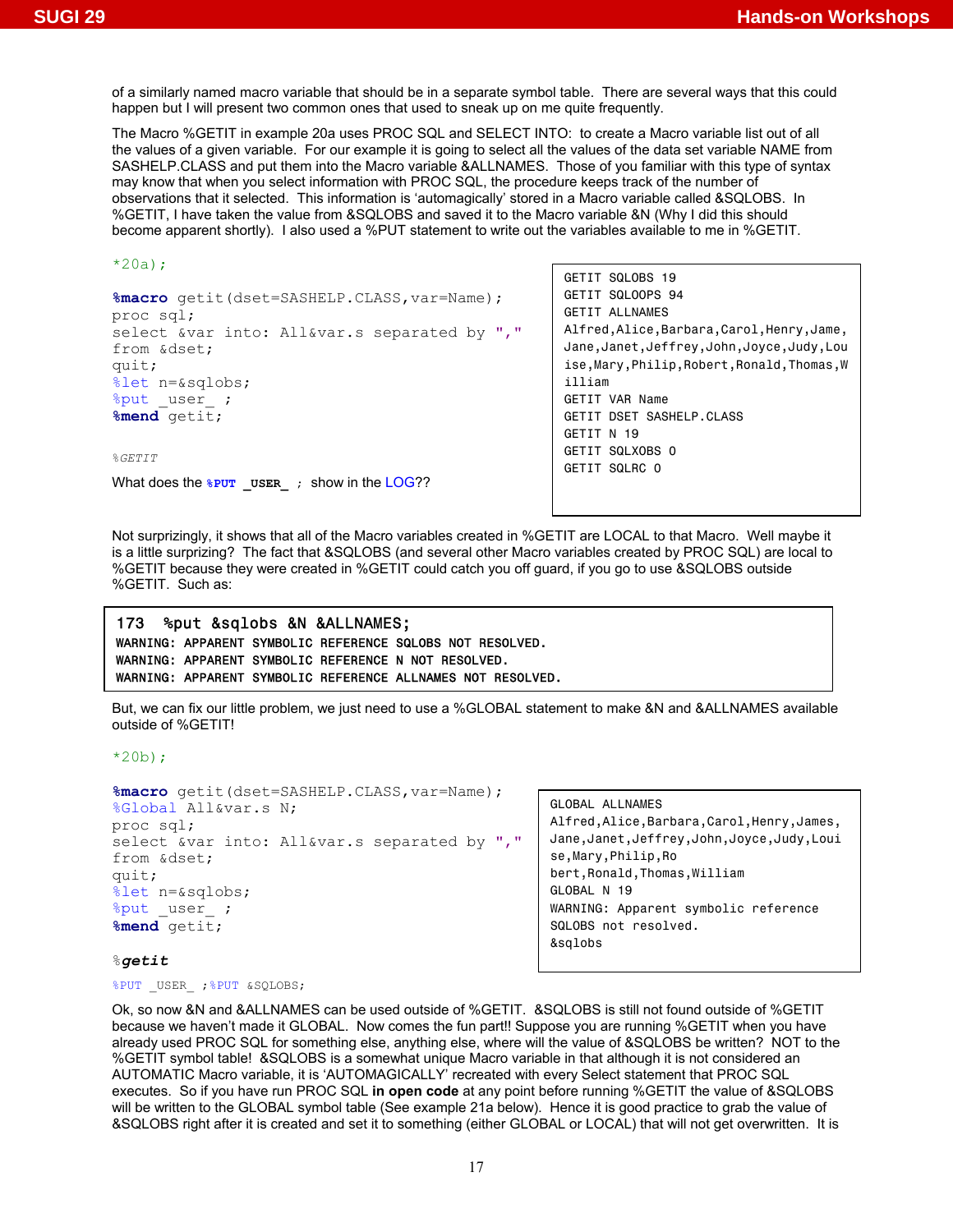also good practice to make sure values that you want to be LOCAL (whether you ask for them to be set or not) are in fact LOCAL, by defining them with the %LOCAL statement, this practice is demonstrated in example 21b below.

\*21a);

```
Proc sql; 
select * from sashelp.class 
where age gt 14; 
quit; 
Options MPRINT; 
%GETIT(Dset=Sashelp.class(where=(Sex="M" and Age gt 14)),var=Name)
```

```
Proc print data=Sashelp.class; 
Title "There are &N boys and &SQLOBS total Observations from SASHELP.CLASS 
with AGE gt 14"; 
where age gt 14;
```
RUN**;**

Produces (in the OUTPUT window):

|                           |                                              |                       |                            |                                      | There are 3 boys and 3 total Observations from SASHELP. CLASS with AGE qt 14 |  |
|---------------------------|----------------------------------------------|-----------------------|----------------------------|--------------------------------------|------------------------------------------------------------------------------|--|
| Obs                       | Name                                         | Sex                   | Aae                        | Height                               | Weight                                                                       |  |
| 8<br>14<br>15<br>17<br>19 | Janet<br>Mary<br>Philip<br>Ronald<br>William | F<br>F<br>М<br>М<br>М | 15<br>15<br>16<br>15<br>15 | 62.5<br>66.5<br>72.0<br>67.0<br>66.5 | 112.5<br>112.0<br>150.0<br>133.0<br>112.0                                    |  |

If we modify the %GETIT Macro to make all the SQL associated Macro variables %LOCAL, then we don't have to worry about resetting whatever the GLOBAL values are (although in this case it could be argued that the real problem is relying on the Global value of &SQLOBS rather than a more stable MACRO variable):

\*21b);

```
%macro getit(dset=SASHELP.CLASS,var=Name); 
%Global All&var.s N; 
%Local SQLOBS SQLRC SQLXOBS SQLOOPS; 
proc sql; 
select &var into: All&var.s separated by ", "
from &dset; 
quit; 
%let n=&sqlobs; 
%put user ;
%mend getit; 
%GETIT 
                  There are 3 boys and 5 total Observations from SASHELP.CLASS with AGE gt 14
                  Obs Name Sex Age Height Weight 
                   8 Janet F 15 62.5 112.5 
                   14 Mary F 15 66.5 112.0 
                    15 Philip M 16 72.0 150.0 
                   17 Ronald M 15 67.0 133.0 
                    19 William M 15 66.5 112.0
```
There is another subtle example of a macro variable collision that can cause horrible errors and leave no indication that anything has gone wrong! In this case a secondary Macro is called from within a %DO loop, but there is a Macro collision between the %DO loop iterator and a variable in the Macro inside the %DO loop. For instance, suppose we wanted to run the %GETIT Macro to create several Macro variable lists for several variables in the SASHELP.CLASS data set, we could code something like: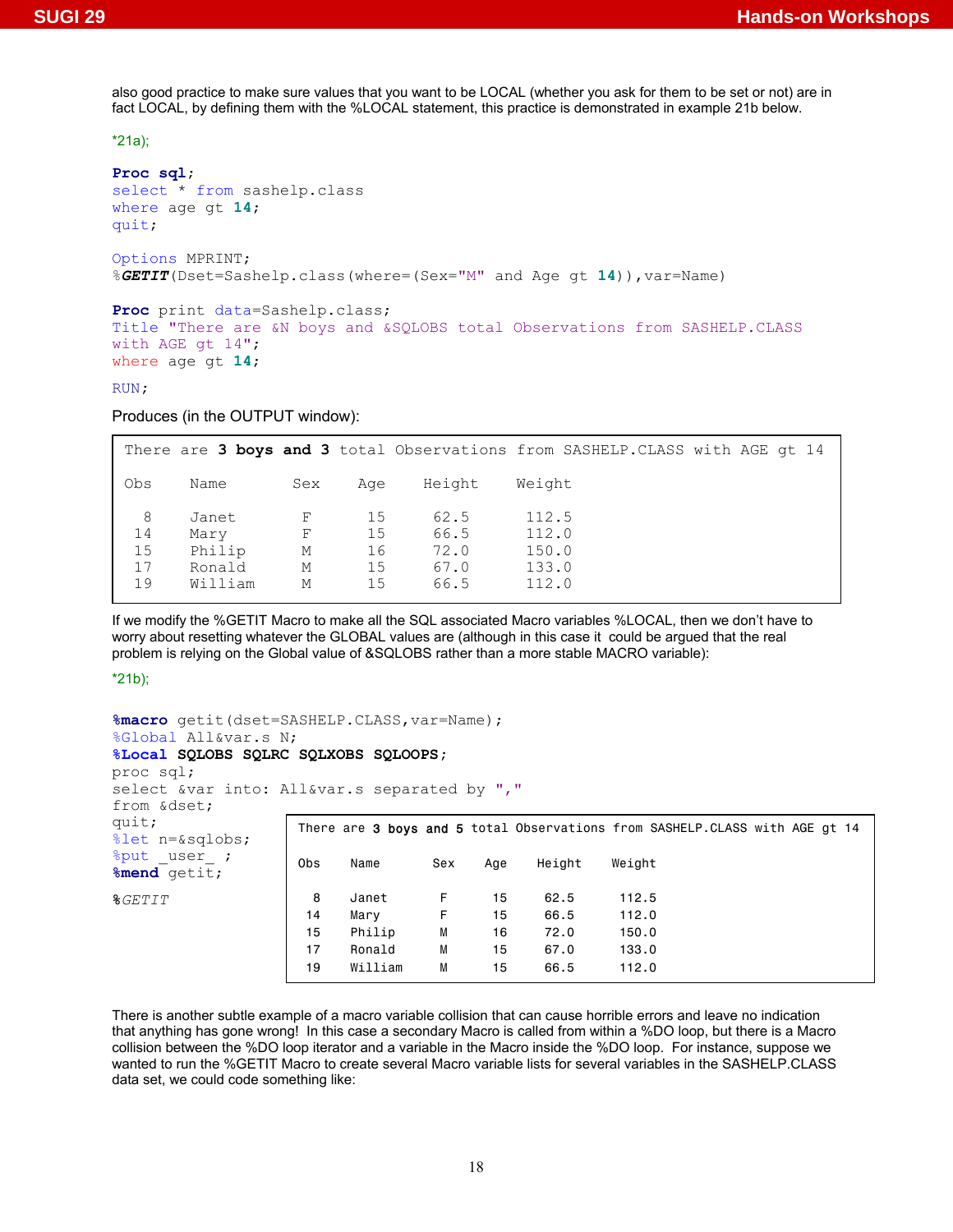```
*22); 
options nomprint nosymbolgen nomlogic; 
%Macro trap(vars=Name Age Weight, 
                     tot=3); 
      %do n=1 %to &tot;
              %let var&n=%scan(&vars,&n,%str( )); 
              %getit(var=&&var&n) 
      %end; 
%mend; 
%trap 
%put &allnames &allages &allweights;
```
Which gives **no errors**, but:

22 %put &allnames &allages &allweights; WARNING: Apparent symbolic reference ALLAGES not resolved. WARNING: Apparent symbolic reference ALLWEIGHTS not resolved. Alfred,Alice,Barbara,Carol,Henry,James,Jane,J anet,Jeffrey,John,Joyce,Judy,Louise,Mary,Phil ip,Robert,Ronald,Thomas,William &allages &allweights

If it isn't obvious what the problem is here, MLOGIC will sort it out for us:

```
Log trimmed for brevity's sake... 
GLOBAL N 19 
MLOGIC(GETIT): Ending execution. 
MLOGIC(TRAP): %DO loop index variable N is now 20; loop will not iterate again. 
MLOGIC(TRAP): ENDING EXECUTION.
```
The Global value for &N from %GETIT is used as the value of &N that is iterating the %DO loop in %TRAP, and since the iterator has exceeded the Stop value of the loop, the loop ends. If the Global &N had been less than the Stop value of the %DO loop, the iteration of the loop would have gone on forever, but at least we might have recognized that problem. In this case making the &N in %TRAP LOCAL to %TRAP won't help, the &N in %GETIT would then be Local to %GETIT, and %TRAP. It's LOCAL value would be the value of &SQLOBS in %GETIT, and the Global &N would not be set (The %GLOBAL statement only works on variable names that have not already been declared with a %LOCAL, even in another higher scope)! To get this code to work, you need to make the &N in %GETIT Local to %GETIT, or change the %DO Loop iterator in %TRAP to another Macro variable name.

In summary be very careful when you pick the name of your %DO loop iterators, and when mixing Global and Local macro variables with the same name! **As a general rule most of these types of collisions can be avoided by minimizing the use of GLOBAL macro variables and by making other macro variables LOCAL whenever possible**.

## **OOPS – MISSING MACRO STATEMENTS AND OTHER ASSORTED DISASTERS**

As we have already seen, debugging Macros is not easy. The error messages produced, even when you are using MLOGIC, MPRINT and SYMBOLGEN, can be hard to decipher. Often errors only come to light through careful study of the LOG and output. The problems with Macro debugging can be made worse when the error arises from the absence of a piece of Macro code.

A simple example occurs when a programmer forgets to end the Macro declaration with a %MEND statement. When programming interactively, this is an especially irritating problem as the system seems to freeze, no errors are produced, but nothing really happens at all! In truth, SAS is waiting patiently for the %MEND, continuing to add any and all code you submit to the Macro. If you resubmit the code things only get worse, now SAS is waiting on two %MEND statements. You can clear these pending Macro definitions by submitting a series of %MEND statements. You will know you have cleared SAS's need for a %MEND when you get the error:

# ERROR: NO MATCHING %MACRO STATEMENT FOR THIS %MEND STATEMENT.

I know what you are thinking, "I would never forget to put in the %MEND statement at the end of the Macro." That may or may not be true, but often, forgetting the %MEND is the least of your problems. Take the 'simple' (pun intended) Macro below:

```
*23;
%macro quoted(Text=A Problem with Kevin's Macro); 
%put &text; 
%mend;
```

```
%QUOTED
```